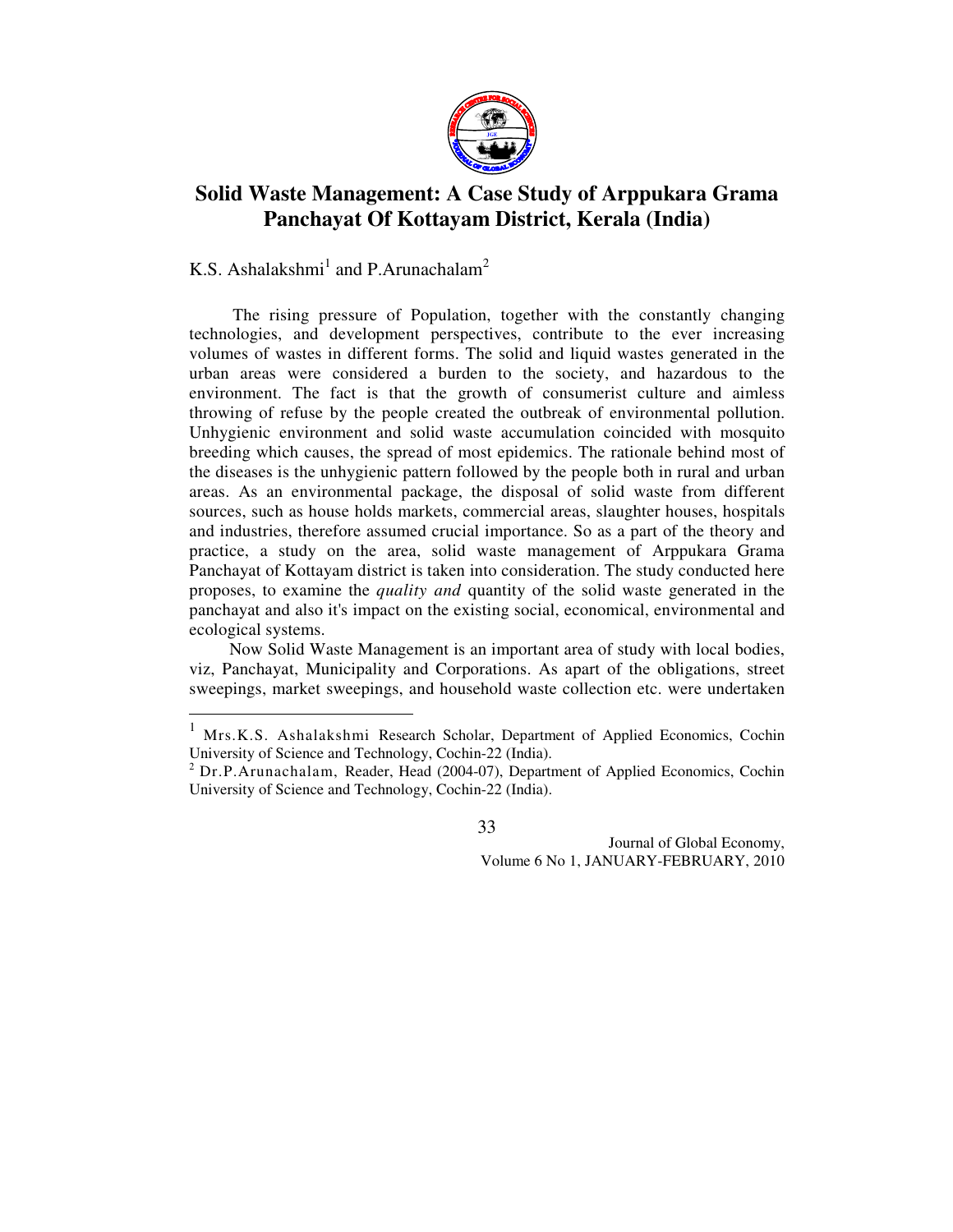by the local bodies as much they could. However, the solid waste collection, and management in urban and rural areas are not satisfactory in its full sense. The major difficulties faced by the local bodies are non availability of suitable land, dumping yard, inadequate infrastructure, resistance from public against dumping etc. The unacceptability of open dumping and thereby land filling is due to unhygienic reasons. The local bodies took it in the easy sense, the disposal of solid and liquid wastes.

 In recent years, the flow of solid wastes in all over the world has been increasing. There is no question, that, this trend poses ever-increasing problems for society. Already, many cities are having trouble in disposing of mounting heaps of trash. Neighboring areas are reluctant to serve as the cities dumps and locations, that are suitable for land fill operations are getting scarce. Other methods of waste disposal are now recognized to create problems of their own. Burning garbage pollutes the air, while treatment of liquid wastes leaves sludge, which must be disposed of. Moreover, dumping wastes into the ocean and other water bodies is not costless to society; sludge dumped in to the sea can kill or contaminate marine life and pollute nearby waters and beaches. The changing composition of solid wastes also adds to the problem of disposal. For example, plastics, (which are non-degradable and often have harmful combustion properties) make up an increasing percentage of solid wastes. All in all the problem of solid waste disposal can hardly be viewed with equanimity, ie, it surely represents a major environmental problems, that is likely to grow worse`.

Economic growth leads to urbanization and urbanization leads to environmental waste pollution. The proper and efficient way of handling the waste materials requires a good deal of total sanitation and public awareness programmes. Public should be aware of the necessity of hygienic disposal of wastes generated. It is really a matter of great concern for the present however, because, waste generation seems increasing, in spite of local and global agendas to curb it, and because it directly impacts resources, environment, health, welfare etc.

 It has become one of the most critical environmental problems facing mankind. While, safe disposal of waste has been a problem, the increase in the v arieties and total quantities of such wastes generated in recent years and the enhancement of our knowledge and understanding of the adverse impacts of wastes on human and the environment have meant that, waste management has progressed towards the top of any environmental agenda of the present time<sup>3</sup>. So in order to have a clean environment one has to have a systematic refuse management package, and today, the urban and rural local bodies are thinking about the scientific method of solid waste management.

34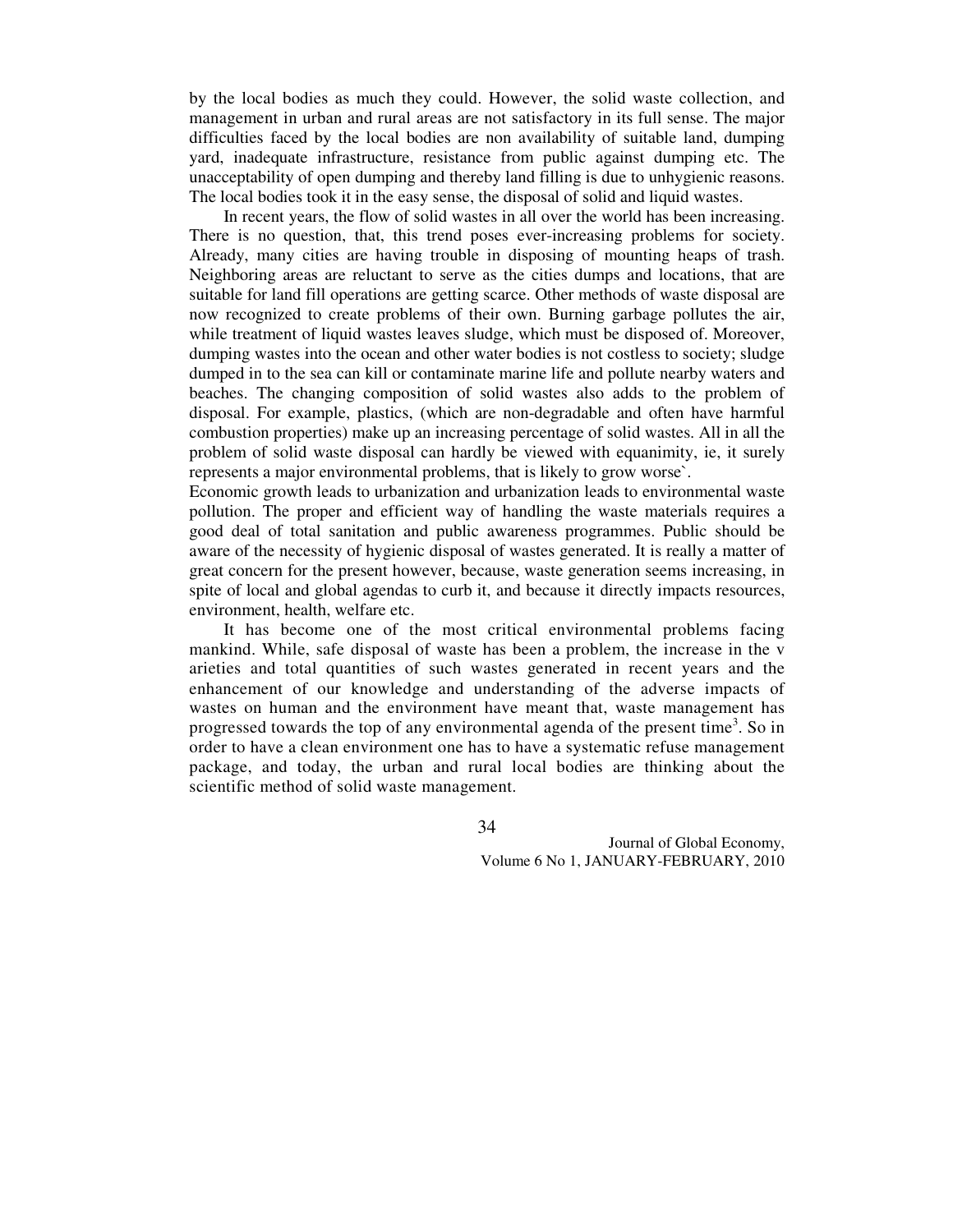In this background, the present study seeks to address the following research questions;

- 1. What is the amount of waste generation in the Arppukara Panchayat per day?
- 2. What are the kinds of waste collected?
- 3. What are the methods of collection of Solid Wastes?
- 4. Who are the agents involved in the process of waste collection?
- 5. How much money is spent for the collection of wastes?
- 6. Is there any segregation of wastes?
- 7. How much money spent for the transportation of wastes?
- 8. What are the methods of disposal of solid wastes?
- 9. How much it costs?
- 10. What are the negative externalities, associated with the management of wastes?
- 11. Is there any other agent involved in the issue of waste pollution in the Panchayat, to add the problem of negative impacts?
- 12. If so how they manage their wastes? And what are the nature and extent of waste pollution by it?

#### **Objectives Of The Study**

 The study on `Solid Waste Management of Arppukara Grama panchayat of Kottayam District' has two specific objectives. They are

- I. To analyse the quality and quantity of solid waste generated in Arppukara Panchayat. And
- II. To assess the major impacts of solid waste pollution in this Panchayat.

#### **Methodology and Sources of Data**

 It is basically an interdisciplinary topic of research, as knowledge from various disciplines converges. The study is associated with the control of generation, storage, collection, transfer and disposal of solid wastes in accord with the best principles of public health, economics, engineering, conservation, aesthetics and other environmental considerations and that is also responsive to public attitudes.

 This study is based on secondary data as well as primary data. A sample survey was carried out as part of the study. The survey was conducted during

35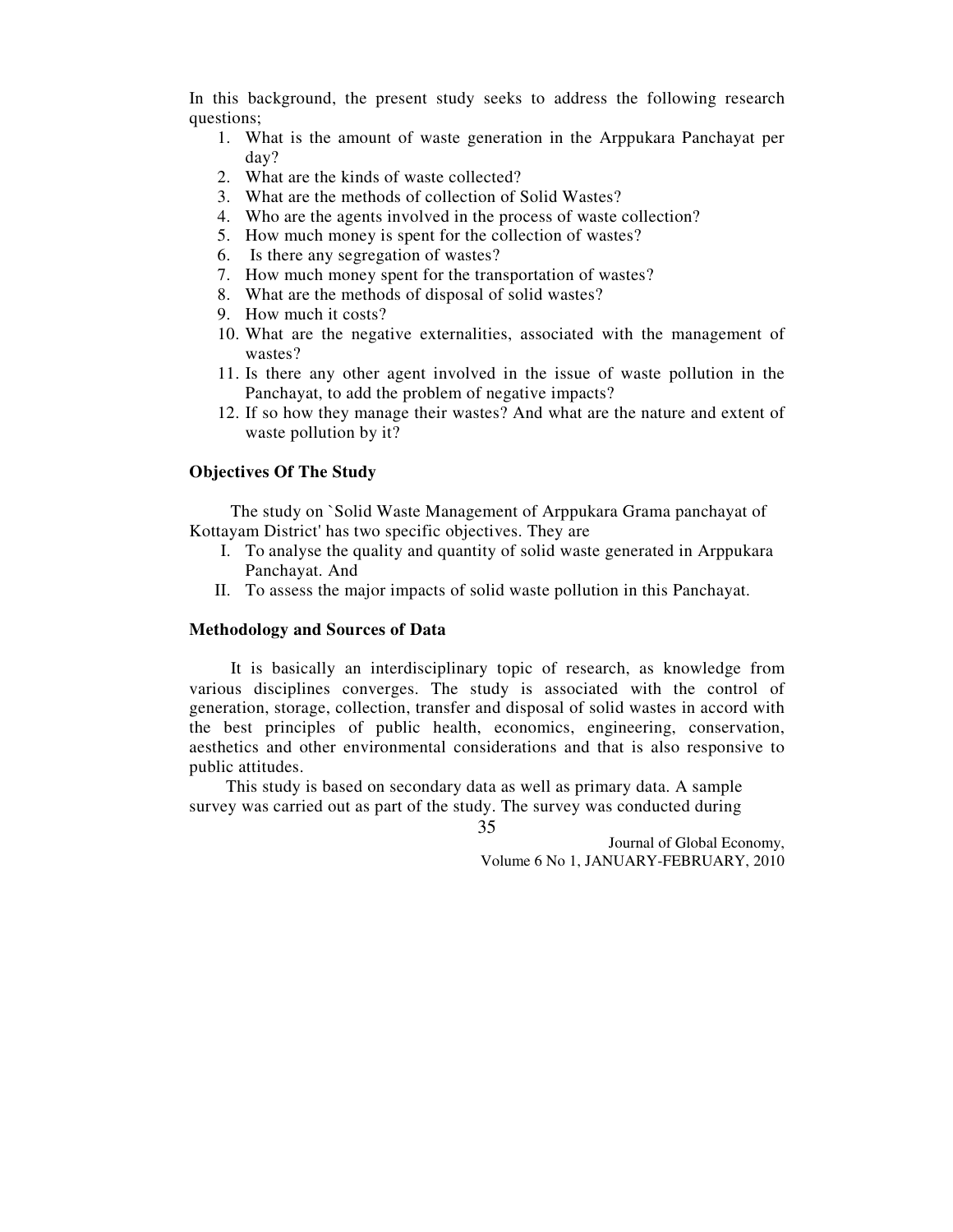November-December, 2004. The area of the study is confined to ward `7' of the Panchayat, which is the main waste generation point of the Panchayat. The study area is spread over 2 sq. km in the township.

 The survey was completed in thirty days time. Information was collected through an unstructured questionnaire. It was decided to choose a sample of hundred families out of five hundred families for the purpose of the survey. On the basis of the survey, one could identify the stake holders, evaluate their attitude, understand their concerns, probe reasons for conflicts and consolidate the suggestions offered to improve the situation. The identified stake holders were the following.

- 1. The president of the Panchayat
- 2. The ward member
- 3. Concerned officials: Panchayat Secretary, Health and
- 4. Sanitation Staff and Contingent Labourers
- 5. Environmental organizations and voluntary agencies Media
- 6. People residing in the vicinity of dump yard.
- 7. Waste generators: like shop owners, Hotels and restaurants, the Medical College hospital, clinics and laboratories, households, rag pickers and beggars. Besides these Panchayat records and reports, constitute an important primary source of the study.

The secondary sources include the published material in the form of case studies, discussion papers, essays on waste management and environmental pollution control, Panchayat development report of Arppukara Grama Panchayat etc. besides some important theoretical works in waste economics. As part of the methodology, simple stratified tools have been used.

## **Solid Wastes**

 Definition: Solid Waste may be defined internationally as the non-liquid waste materials arising from domestic, trade, commercial, industrial, agricultural and mining activities and from public services.

Solid Wastes are all the wastes arising from human and animal activities that are normally solid and are discarded as useless or unwanted. It is composed of a broad array of materials discarded by households, business, industries and agriculture. Not all solid waste is actually solid. Some semi-liquid and gaseous wastes are included in the definition of solid waste. The Resource Conservation and Recovery Act of 1976

36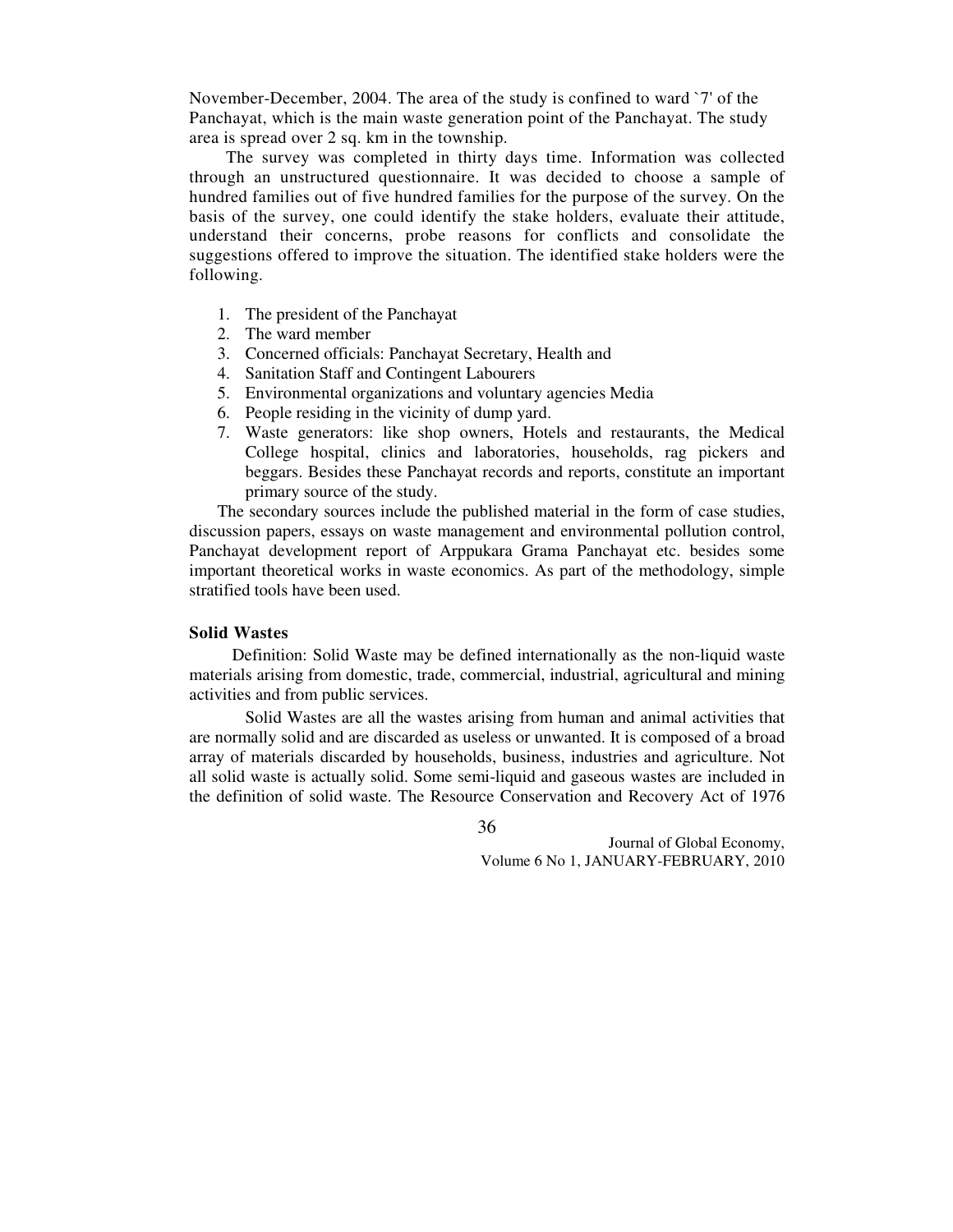(RCRA)defines solid waste to include, garbage, refuse, sludge from municipal sewage treatment plants, ash from solid waste incinerators, mining waste, waste from construction and demolition and some hazardous wastes.

R.C.R.A defines and establishes regulatory authority for hazardous waste and solid waste. According to the act, some hazardous waste may be disposed of in solid waste facilities. These include, hazardous wastes discarded from households, such as paint, cleaning solvents, and batteries and small quantities of hazardous materials discarded by business and industry.

The materials in Municipal Solid Waste (MSW) are discarded from residential, commercial, institutional industrial sources. The materials include, plastics, paper, glass metals wood, food and yard waste; the amount of each material is evaluated by weight or volume. The distinction between weight and volume is important, when considering such factors as land fill capacity. For example, plastics accounts for only about eight percent of MSW by weight, but more than 21 percent by volume conversely glass represents about seven percent o f the weight and only Twenty one percent of the volume of M.S. W.

Solid Wastes are an index of our life styles, the wastes from most infra-human levels are biodegradable and hence recyclable. Solid Wastes are mo<sup>r</sup>e an urban and much more a metropolitan problem.

A solid waste is any discarded material that is abandoned by being disposed of, burnt or incinerated or else by being accumulated, stored or treated before it is abandoned. For example, it may be yesterdays news paper, junk mail, food stuff, skin leather, fish racked leaves, dust, grass clippings, broken furniture, abandoned materials, animal manure, sewage sludge and industrial refuse or street sweepings etc.

According to S.G. Misra and Dinesh Mani<sup>2</sup> Solid Wastes are unwanted materials disposed of by man, which can neither flow into streams nor escape immediately into the atmosphere. These no-gaseous and non-liquid residues result from various human activities. These cause pollution in water, s oil and air.

The term solid waste is a statutory term that encompasses among garbage refuse, or sludge from a waste treatment plant, water supply treatment plant or air pollution control facility or other discarded material including solid and semi-solid materials resulting from industrial operations, commercial mining, agricultural operations and community activities. Solid Waste is the term now used internationally to describe non-liquid waste materials arising from domestic trade commercial, industrial, agricultural and mining activities and from the <sup>p</sup>ublic services.

37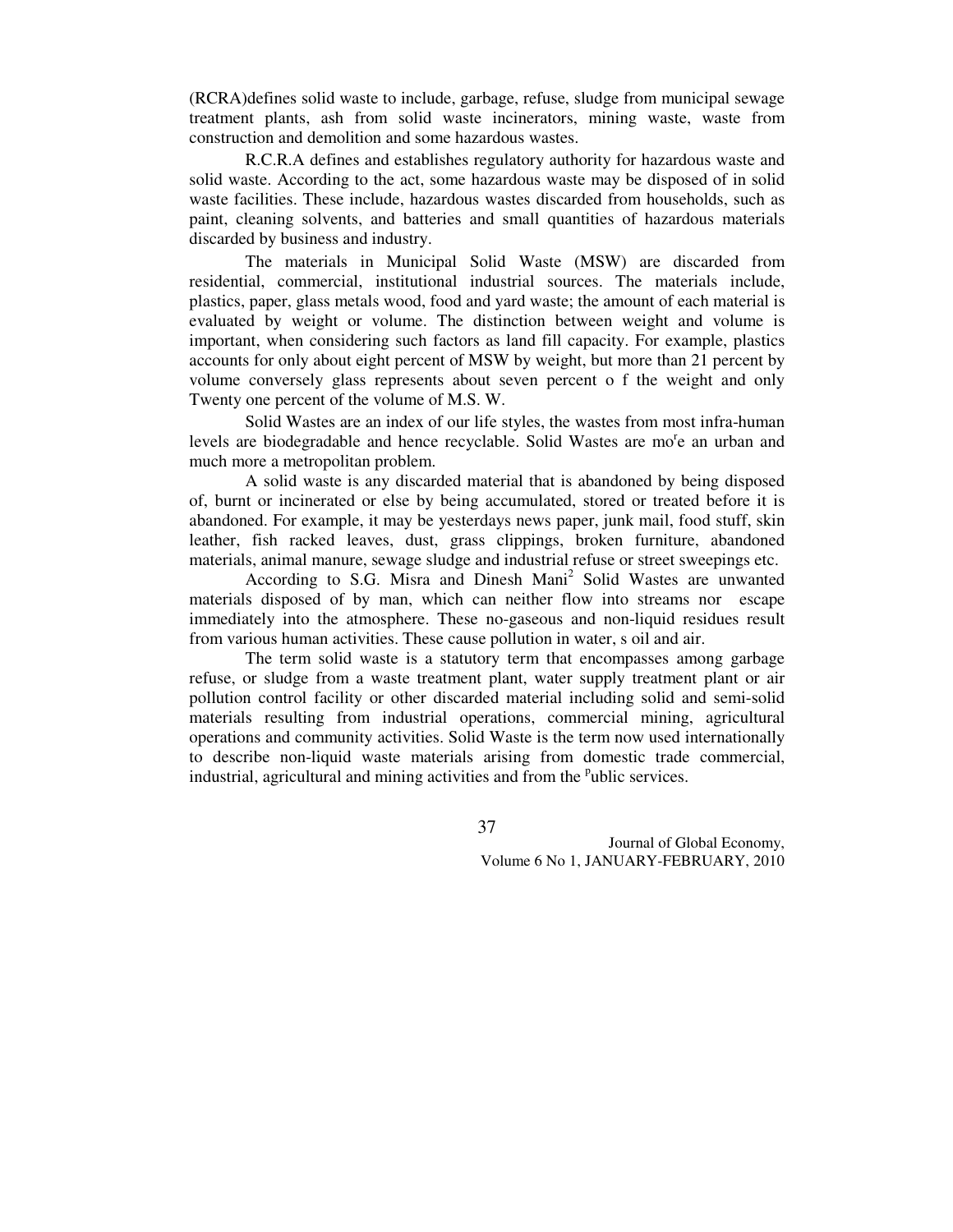The disposal of solid waste is only the most visible aspect of the waste disposal crisis. There are increasingly limited disposal options for all the solid waste generated. In response to this crisis, `Environment Protection Agency' (EPA) introduced a waste management hierarchy in 1989. The hierarchy places, source reduction and recycling above incineration and land filling as the preferred options for managing solid waste. With progress in industrialization and consequent organization, not only has the quantity of solid waste increased, but it's quality has also changed. Though rural wastes continued to be made up of domestic wastes, and agricultural residues, mainly, wastes from the urban areas and the industrial units contain diverse types of materials which include toxic and hazard materials.

 Solid wastes are generated because of human activities. A country which is highly active in terms of industry and agriculture generates considerable solid wastes of diverse types.

#### **Classification Solid Waste**

| houses canning freezing industries and market refuse.<br>: Non-putrescible wastes like paper, wood, cloth, rubber,<br>2. Rubbish<br>leather etc. Which are all combustible? It also includes |  |
|----------------------------------------------------------------------------------------------------------------------------------------------------------------------------------------------|--|
|                                                                                                                                                                                              |  |
|                                                                                                                                                                                              |  |
|                                                                                                                                                                                              |  |
| non-combustible like metals, glass, ceramics, stone etc.                                                                                                                                     |  |
| 3. Ashes<br>: Like fly ash from thermal plants, residues of                                                                                                                                  |  |
| combustion of soil fuels, or residues of incineration of                                                                                                                                     |  |
| solid wastes by municipal bodies or industries.                                                                                                                                              |  |
| : Cotton, plaster, ampules, needles and operation theatre<br>4. Hospital refuse                                                                                                              |  |
| wastes.                                                                                                                                                                                      |  |
| 5. Large Wastes<br>: Debris from construction<br>furniture,<br>site,<br>old                                                                                                                  |  |
| automobiles.                                                                                                                                                                                 |  |
| 6. Dead animals<br>: House hold, veterinary hospitals and zoo 26                                                                                                                             |  |
| 7. Sewage treatment process solids or sludge.                                                                                                                                                |  |
| 8. Industrial Solid Waste<br>: Chemicals, Paints, Sand etc.                                                                                                                                  |  |
| : Tailings, Slag heaps<br>9. Mining Wastes                                                                                                                                                   |  |
| : Farm animal manure, crop residue etc.<br>10. Agriculture Waste                                                                                                                             |  |

#### **The sources of such wastes are**

- a. Municipal street sweepings, sewage plant wastes
- b. Domestic
- c. Commercial (offices)

38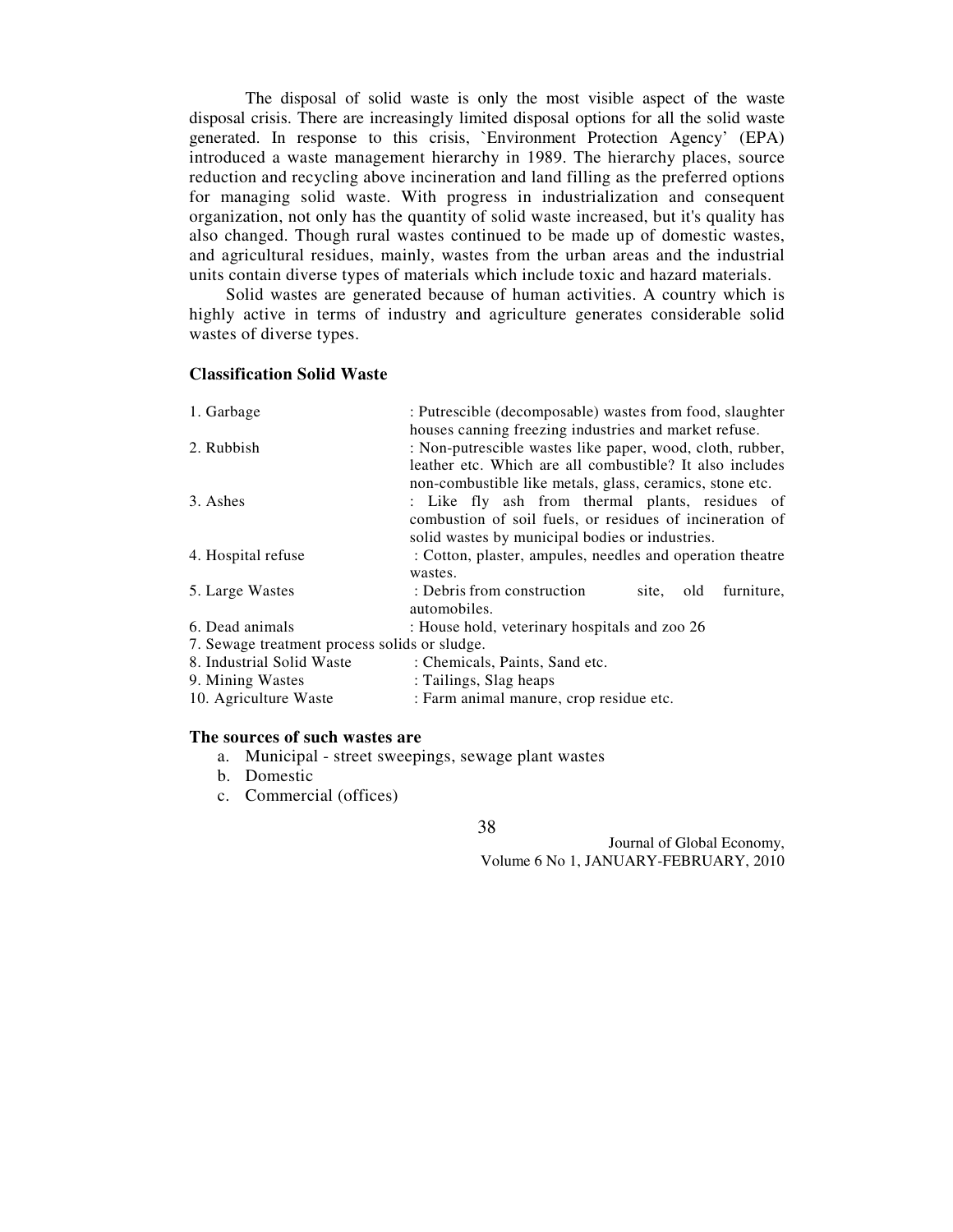- d. Industries
- e. Mining and
- f. Agriculture

 Solid wastes are the most visible form of pollution. Most of the methods of disposing them poses serious damage to environment and hence solid waste management should be effectively handled. It is a global problem like air pollution and water pollution and no country on earth is spared of this problem.

 Disposal of such solid wastes pose a major threat. The problems of solid waste arise at three stages: 1. collection, 2. transport and 3. Disposal. Collection problem and transportation problem are closely linked. The type of containers, in which the wastes may be stored, before they are transported, the loading/unloading provisions of the vehicle and the speed of the vehicle etc are crucial. Disposal is even graver a problem, because it leads to either land pollution if dumped in land fills, water pollution if dumped in oceans and air pollution if burnt.

#### **Chief methods of disposal of solid wastes are**,

- 1. Dumping in land fills
- 2. Incineration
- 3. Using a cattle and hog feed
- 4. Pyrolysis
- 5. Controlled dipping and sanitary land fills
- **1. Land Filling:** Many countries have made a start by locating land fills to dump solid wastes. In the U.S. eighty percent of solid waste are dumped into 6000 land fills. But the land fill sites pose potential threat of pollution to ground water resources. Hence as land fills reach capacity, new sites have to be located, which have become scarcer.
- **2. Incineration:** It is a very hygienic way of disposal of rubbish. It requires a well designed incinerator, that would ensure, complete combustion.
- **3. Dumping:** Dumping in seas is not upheld today because of the threat it poses to aquatic life and their regenerative capacity. New York still dumps it's wastes in Atlantic Ocean. Nearly three million tones of hazardous wastes have been transported form the U.S and Western Europe on ships to countries in Africa and Eastern Europe.

39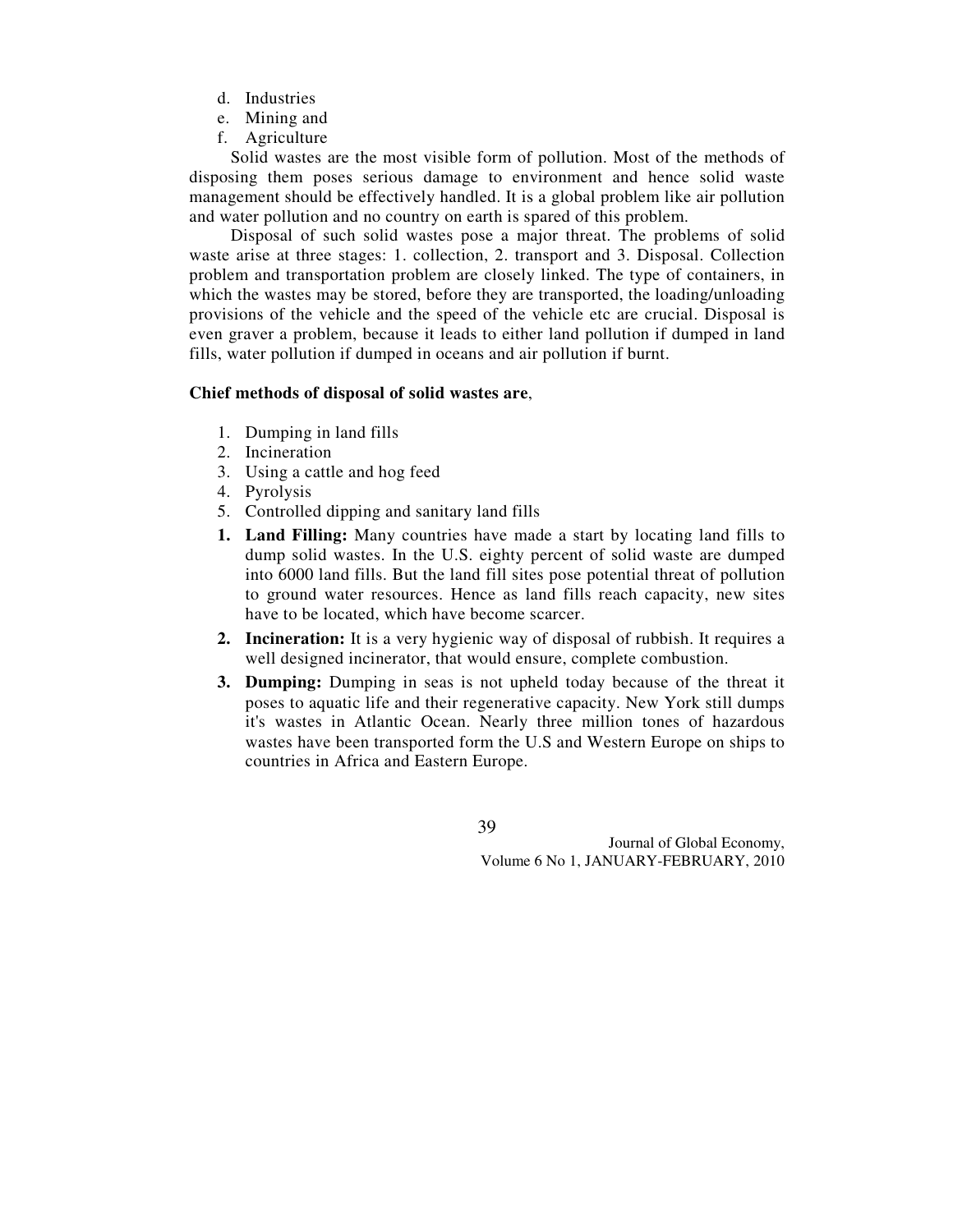- **4. Hog Feeding:** It was in practice until mid 1950s when the spread of a virus disease of hogs led many countries to regulate disposal of solid waste management through this means.
- **5. Pyrolysis:** It means an operation using intense heat to cause chemical changes, but hot combustion. Pyrolysis may yield marketable products. For example, pyrolysis of discarded rubber tyres yield two petroleum products.

## **ARPPUKARA GRAMA PANCHAYAT**

The case study on Solid Waste Management of Arppukara Grama Panchayat of Kottayam district aims at, analyzing the quality, and quantity of solid waste generated in the panchayat, through an assessment of environmental and human health damage, occurring in the region.

The study is concentrated on ward 7 of the Panchayat, which are the hot spots of waste pollution in the Panchayat. This study area is North-Eastern CORNER of the Panchayat. It covers an area of 2 sq.km with an average population of 4000 (1991 census). It is a small town, generally known as `Arppukara'. It has all the facilities of an urban centre and enjoys the status of an urban region. It is here that, one of the five government medical colleges in Kerala, Kottayam Medical College, the apex medical institution in the district is situated. As far as Arppukara Grama Panchayat is concerned, Medical College hospital and its consequent growth of externalities including various commercial and business activities constitute the major source of waste pollution and this fact makes the study area, the pollution impact zone. The survey is conducted on the basis of an area view from macro view to micro view. However, before going to survey analysis, it is necessary to give a background to the Panchayat.

Arppukara Grama Panchayat, Came into existence in 1953. The Panchayat located at 6 km. North of Kottayam town, is a water-logged area. Nearly, half of the area is water logged and more than one-forth is `Padasekharams' (Polders). The Panchayat has an area of 24.53 sq.km and according to 1991, census, the population was 21,584 (Panchayat Development Report). The Panchayat consists of 13 wards. It is a part of Kottayam Taluk and it consists of `Arppukara' `Kaipuzha' `Perumpaikadu' and `Vechoor' villages.

 The nearby Panchayats are, `Kumaranalloor' and `Athirampuzha'. The boundaries of the Panchayat are

- At South **Meenachil River**
- At North **Pennar River and Kaipuzha River**
- At East <u>Immused</u> Panikkankunnu

40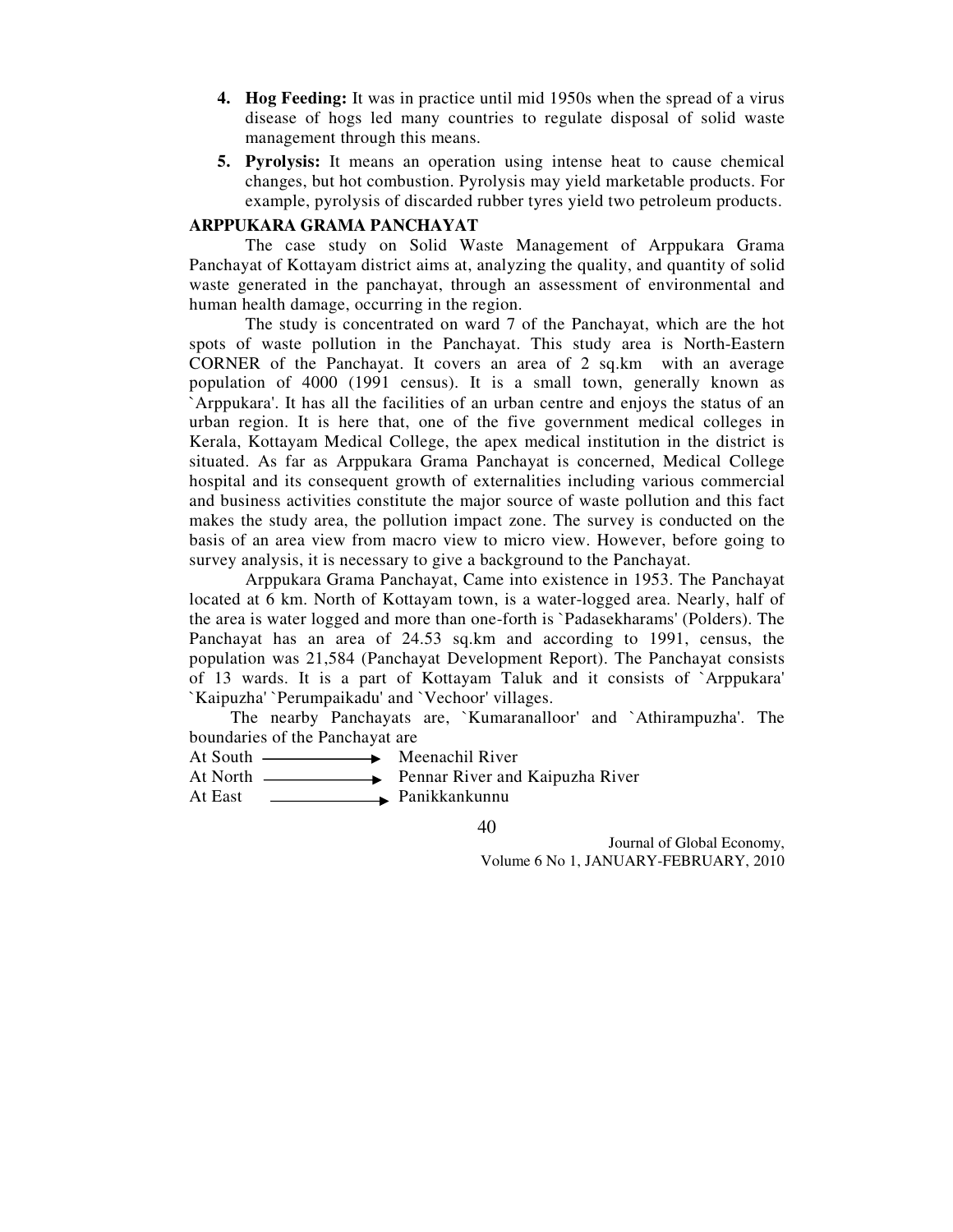At West — **Vembanadu Lake** 

As far as waste is concerned, Arppukara town produces bundles of waste, due to her urban nature and consumer culture. These wastes ultimately create diseases within the Panchayat and it will spread to other areas. So it is dangerous, if the waste is not reduced. The waste is the ultimate causal factor, behind the environmental degradation and health problems. The wastes are such that, they are originated from public places, hospital and waste water from latrines, from hotels and from their activities. They are playing their best role in creating and spreading diseases. The effective steps can be taken only through the participation of the people, suggestion with regard to its is that, from our house onwards, the environment should be treated in a clean way. The use of waste management programme is now at focus because, of the environment and diseases. For better public health, and keeping the ecology of nature, it is essential, because the development of an area is based on the ability and capability of inhabitants, which are directly related to their health and existing environmental conditions.

 The active waste appears in the town from the medical college hospital, and it's allied activities from clinics and laboratories, from hotels and restaurants, and from houses and business establishments and other peripheral areas of the Panchayat. During monsoon season, due to the depletion of surface soil, due to degradation process, the surface soil pass through the drainage and the drainage system will not work. When the monsoon is over, the waste water cannot pass though. This will create bad smell and diseases. That is the liquid wastes are more harmful than the solid wastes, in the case of Panchayat. This is more accurate the case of solid and liquid wastes generated from the Medical College hospital and it's allied activities, which contribute one of the major sources of waste pollution in the town and the Panchayat as a whole.

As the Panchayat is concerned, they take several *effective steps to* reduce the wastes. The above mentioned liquid waste is to be properly disposed o£ The Panchayat can take the proper disposal through effective man power works. The drainage should be cleaned annually, by the worker's participation. The sediments, accumulated in the drainage can be properly displaced and dumped into barren lands of the Panchayat, that is it can be used for land filling the economics of the waste.

41 The trend of consumerism emerged in the town, along with the rapid increase in population and urbanization. The dynamic growth of urbanization was due to the emergence of medical college hospital in the area. Earlier it was an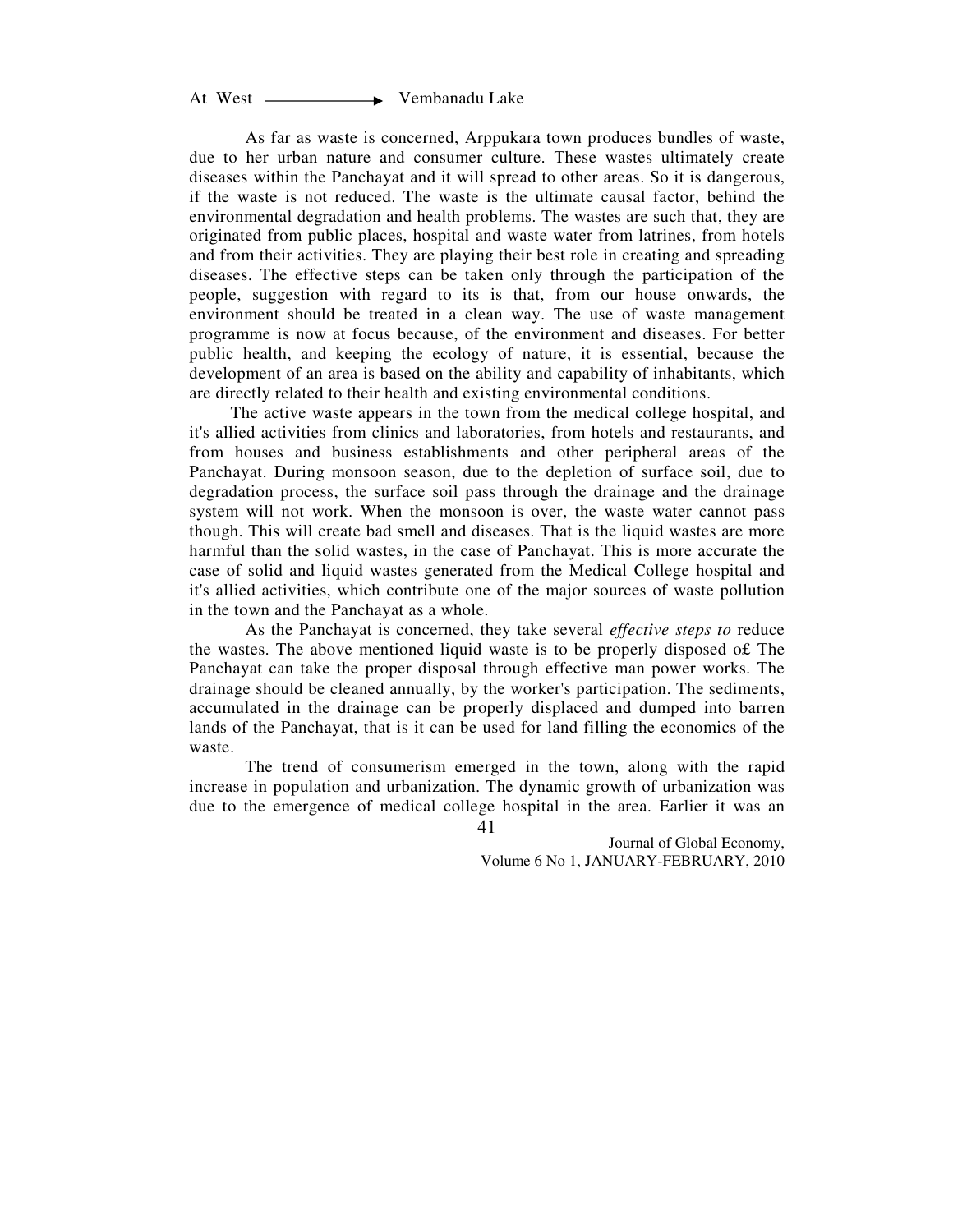underdeveloped area, having poor infrastructural facilities with traditional and subsistence farming. When the hospital started it's activities in a large scale during 1980s, the region emerged as a dynamic growth pole of the local economy. Availability of infrastructure, employment potential, recreational and educational facilities and growing trade and commercial opportunities, led as the casual factors behind urban growth, and such things generated more waste per capita in the town. The Panchayat's responsibilities include the collection and disposal of solid waste, as well as the sweeping of roads, cleaning activities, etc. The domestic wastes from households, shops and other commercial establishments are dumped in the open premises. For removing these wastes, manual work is done. The disposal of wastes is carried out during night and is done manually. Segregation of wastes at points of generation is not at all carried out. However it is found that only about 58.8 percent of the total solid waste generated is collected. The main reason for the low level of waste collection are inadequate institutional capacity, the poor financial situation of the town, and the lack of proper disposal site. The quantity of solid waste generated per day and the Panchayat's collection efficiency has shown in table 1.

For doing sanitation works, including, sweeping, cleaning activities etc. the Panchayat has a staff of one sanitary inspector, and two cleaning activists-one male worker and one female worker. The service of an antimosquito worker is also getting to the Panchayat.

| TABLE 1 |                                                           |
|---------|-----------------------------------------------------------|
|         | THE TOWN'S DAILY WASTE GENERATION & COLLECTION (IN TONES) |
|         |                                                           |

| <b>TOWN</b> | <b>SOLID WASTE</b> |           | <b>COLLECTION</b><br><b>EFFICIENCY</b> |
|-------------|--------------------|-----------|----------------------------------------|
| Arppukara   | Generated          | Collected |                                        |
|             | 4.1                | 2.646     | 58.8%                                  |

Due to lack of public awareness, the domestic and commercial wastes are simply thrown in open places like road sides, and public places. These areas form the breeding sites of many disease vectors like flies, and rats. It creates aesthetic problems. During rainy season, the overflowing drainage water is mixed with the wastes accumulated on the road sides. Also when the leachate from the refuse dump enters the surface of ground water, it may pollute the ground water. So the local governments recognized the need for urgent programme.

42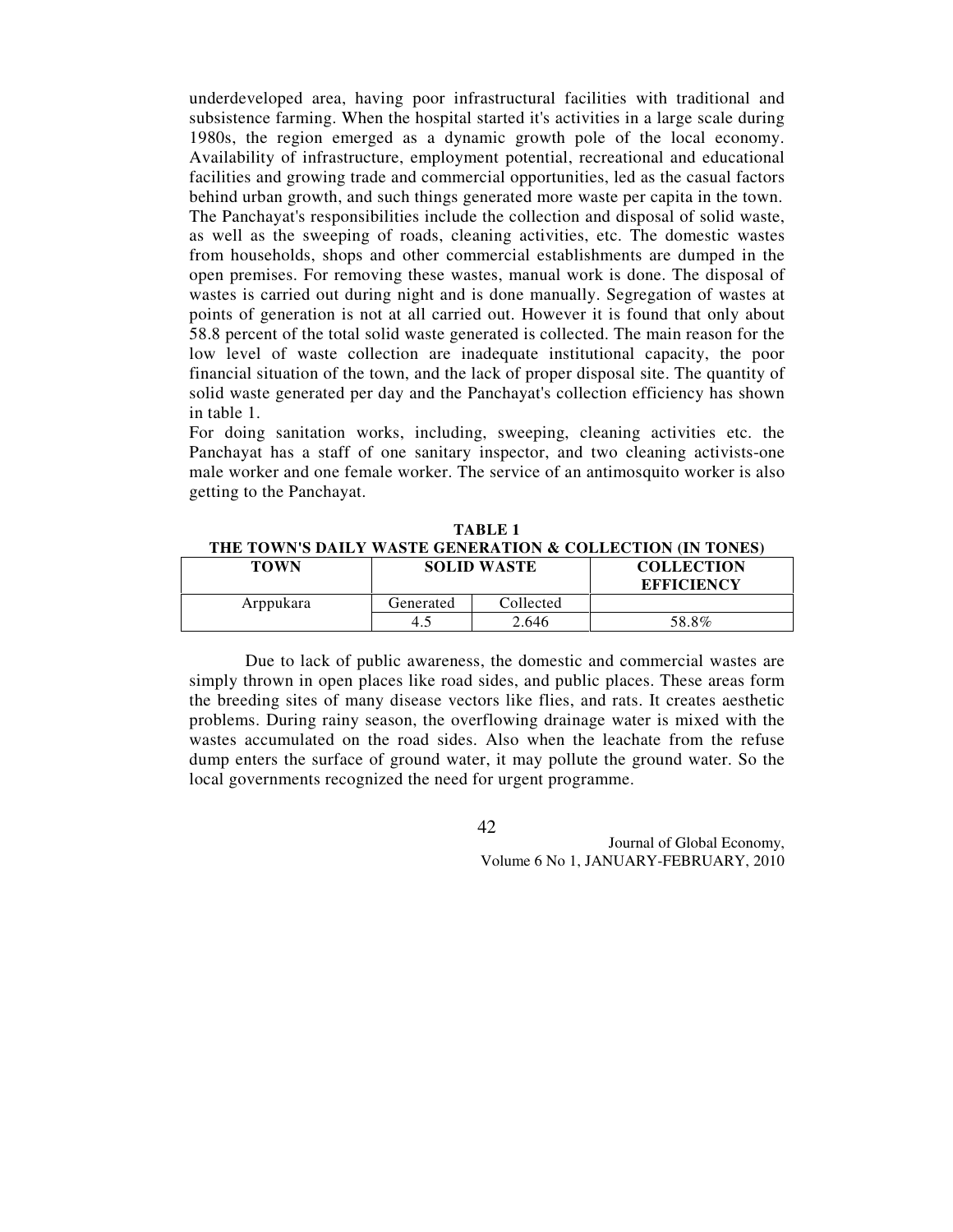#### **4.1 Experiences in Arppukara Panchayat**

The quantity and quality of the wastes generated from various sources, depends upon several factors such as socio, economic and cultural aspects and developmental status of the area, and also upon the life style of the people. The study area-ward 7 of the Panchayat, is the most socially, economically and culturally developed centre of the Panchayat. About 85 percent of the people residing here enjoy a better standard of living.

| People belong to high income group   | 25%    |
|--------------------------------------|--------|
| People belong to middle income group | $65\%$ |
| People belong to low income group    | $10\%$ |

Majority of the people here are engaged in business activities. This includes, running of hostels, hotels are restaurants, shops and other business establishments etc. Besides these, almost all households here is also a hostel, affording an average of 10-20 students, who are the students of nearby medical institutions and each will get an amount ranging from, Rs. 1200-1500 a month. The increased accessibilities of health care institutions, educational institutions, public offices, public places such as bus stand. Lengthy and sound networks, Lodging facilities, recreational facilities all these contribute to the shaping of an urban centre. Because of these various business activities, a local economy is evolved within the region and all the money transactions flow within it's boundaries, and the area has been got economically and socially developed. Due to this growing and dynamic urbanization pattern, the cultures of the local people have also been changed. Now along with the increased purchasing power of people, the trend of consumerism dominates every sphere of life and consumerism gave way to increased waste generation in the town.

Now-a-days, one can see an increasing trend of replacing paddy fields and other agricultural lands, which were productive once into plots for building houses, establishing shopping complexes, hotels, hostels, clinical laboratories etc. The land here is very costly, because of the urbanization pattern and consequently the rental services too are costly.

All the developmental activities are the end result of the establishment of medical college hospital in Arppukara. The hospital came into existence in 1962 and started it's activities in 1970. The medical college hospital and it's allied activities contribute the lion share of income to the Panchayat.

43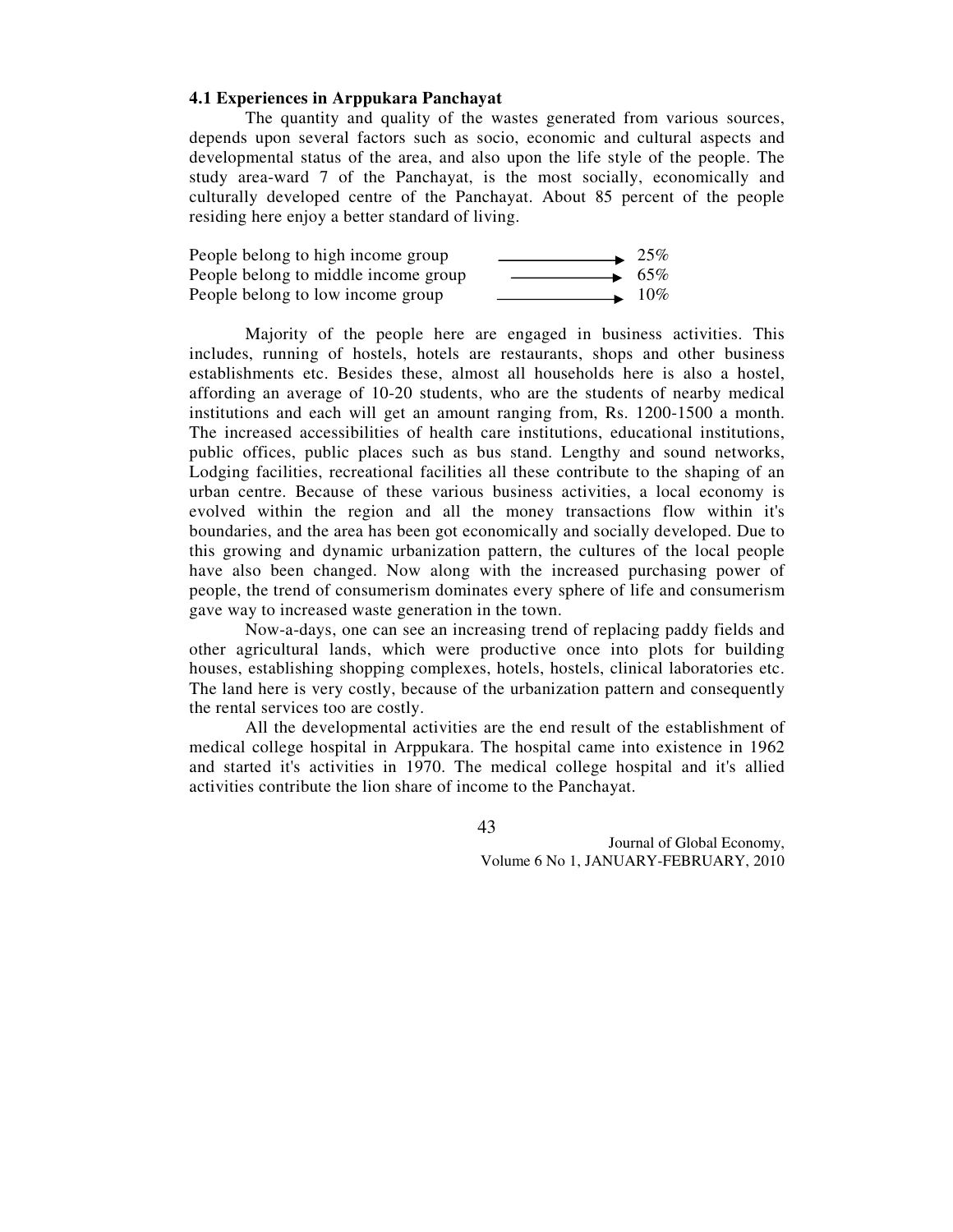An outline of the study area is furnished in figure 4. l. l.<br>The outline of the study area



**TABLE 2 The important institutions and other establishments in the Arppukara town** 

| S1.No. | <b>INSTITUTIONS/ESTABLISHMENTS</b> | No. of Units |
|--------|------------------------------------|--------------|
|        | Medical College Hospital           |              |
|        | Medical College                    |              |
| J.     | Nursing College                    |              |
| 4.     | Nursing Hostel                     |              |
|        | P.G. Hostel                        |              |
|        | School of Medical Education        |              |

44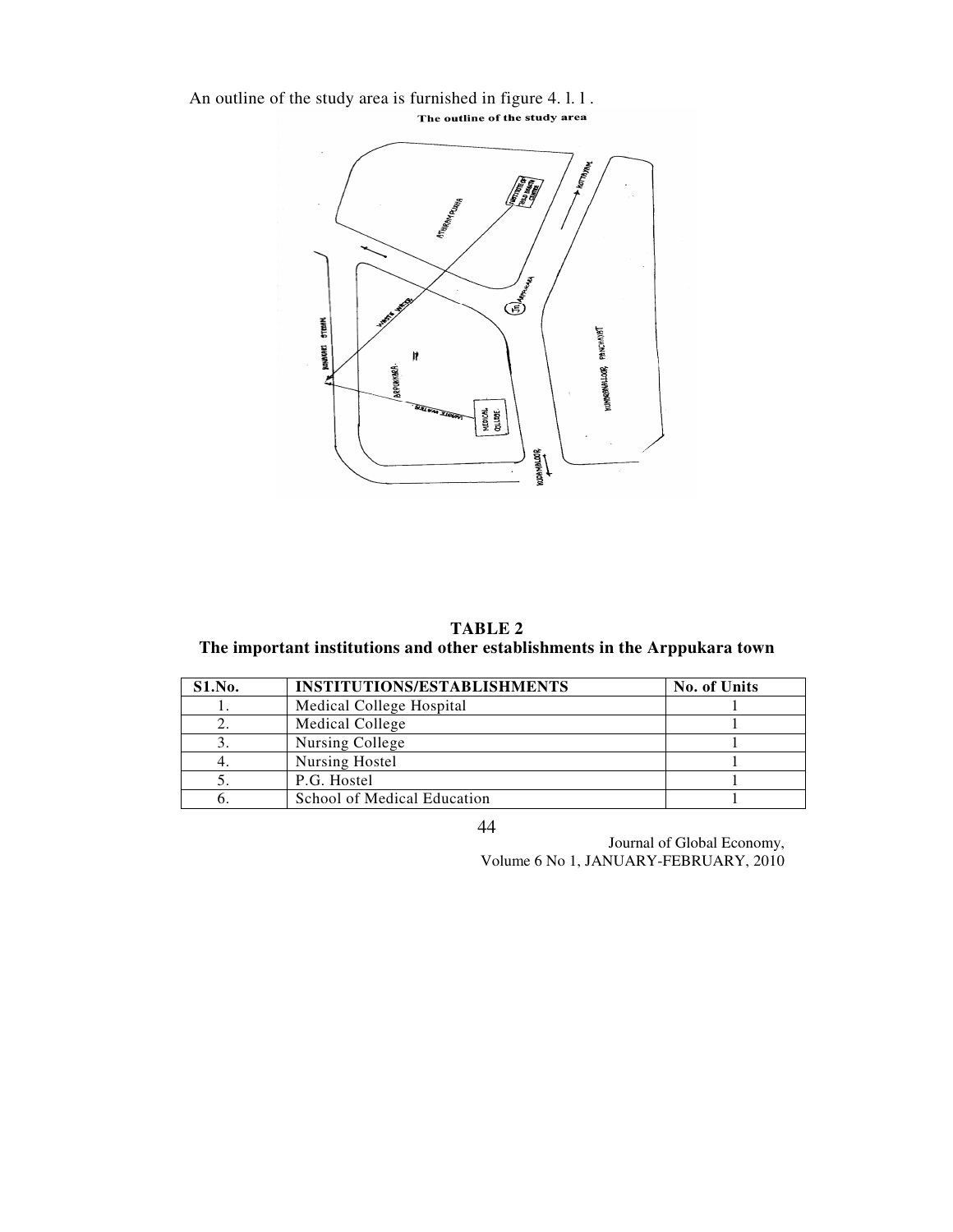| 7.  | Medical College Vocational Higher Secondary  | 1              |
|-----|----------------------------------------------|----------------|
|     | School                                       |                |
| 8.  | Ladies Hostel                                | 11             |
| 9.  | Neethi Medicals, run by Hospital development | 1              |
|     | society                                      |                |
| 10. | Lab by District Co operative Society         |                |
| 11. | Other clinics and laboratories               | 8              |
| 12. | Scanning centre                              |                |
| 13. | Indian Coffee house                          |                |
| 14. | Milma booth                                  |                |
| 15. | Canteen                                      |                |
| 16. | <b>Hotels and Restaurants</b>                | 26             |
| 17. | <b>Shops</b>                                 | 27             |
| 18. | Lodge <sub>2</sub>                           | $\overline{2}$ |
| 19. | Arts School                                  |                |
| 20. | Library                                      |                |
| 21. | Anganvadi                                    |                |
| 22. | Postal and telecom offices                   |                |
| 23. | Arppukara temple                             |                |
| 24. | Chappel                                      |                |
| 25. | Muslim church                                |                |

 Besides these various types of quarters are also established in the ward according to the professional category of the employees of the Medical College Hospital. These include,

| `B' type quarters     |                   | Associate professors and Assistants |
|-----------------------|-------------------|-------------------------------------|
| `C' type quarters     |                   | Lectures and Tutors                 |
| `D' type quarters     |                   | Technicians. And                    |
| E', `F' type quarters | $\sim$ 100 $\sim$ | Last grade employees                |

Among these quarters, `A' type which is for departmental heads and `C' type for N.G.Os are in Kumaranallor, and Athirampuzha Panchayats respectively. All these institutions and establishments produce large quantity of solid and liquid waste daily.

## **Solid Waste Management: Present Status**

The Solid Waste generated in Arppukara town consists of biodegradable components and non-degradable components like, paper, plastics, metals, glass

45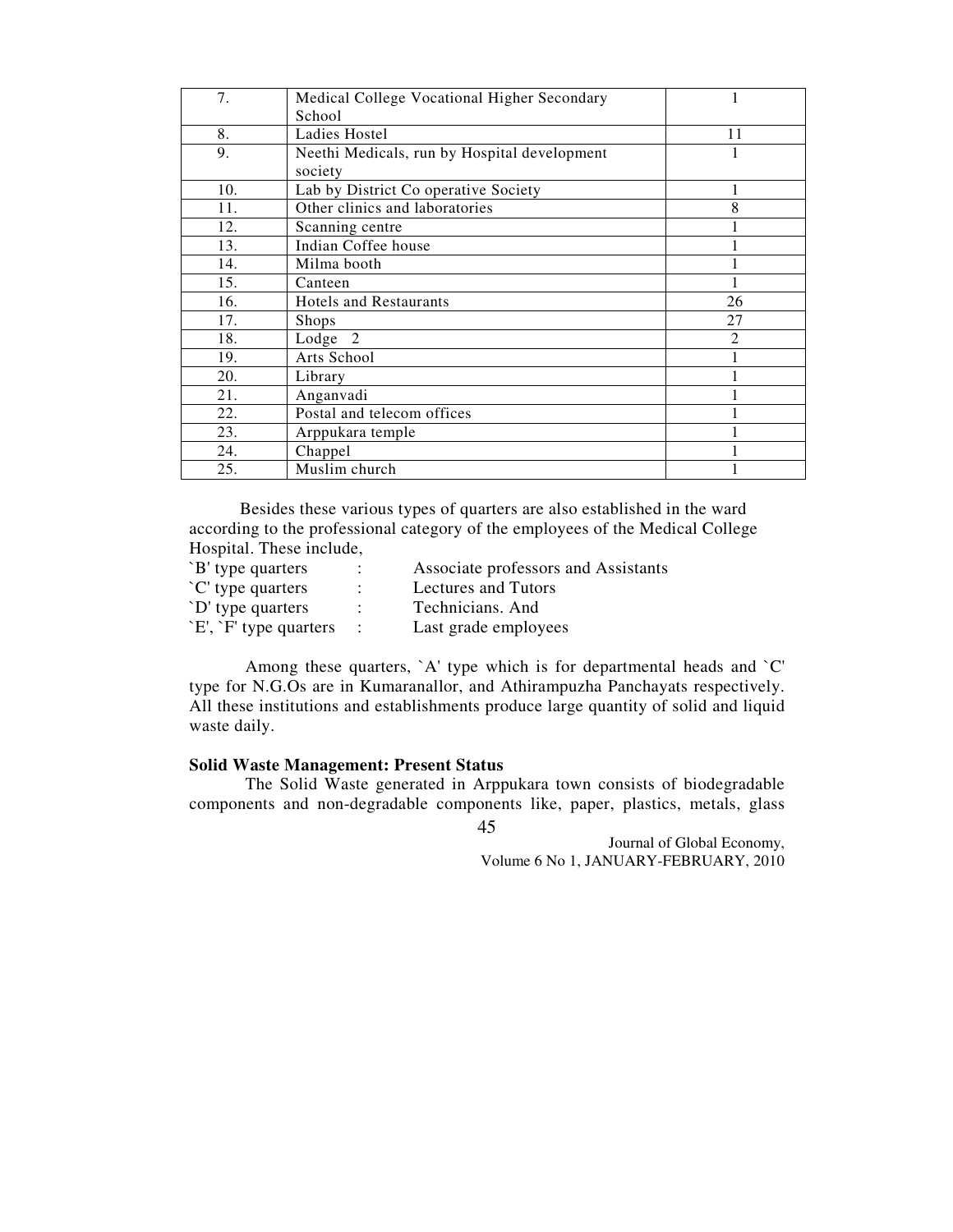etc. The daily average generation of solid waste here is estimated as 5-6 tonnes. The main waste generation points include household sector, medical college hospital, clinics and laboratories, hotels and restaurants, hostels, shops and other business establishments, educational institutions, government offices etc. The domestic waste generation is about 867 kg per day. The waste generated by shops, and commercial establishments is estimated as 0.5 tonnes per day. The hotels and restaurants generate about one tonne of degradable waste per day. The hospital and clinical laboratories generate both infectious and non-infectious wastes which come about 6 tonnes a day. The other sources of waste generated in the town are offices, educational institutions etc and their daily generation is estimated as 100 kg. About 60 percent of the total waste generated is found organic substances, suitable for composting. The characteristics of Municipal Solid Waste (MSW) in Arppukara, are analyzed



#### **Characteristics of Municipal Waste (MSW) in Arppukara Town**

 **Generation of Solid Wastes** 

**1. Household Wastes** 

46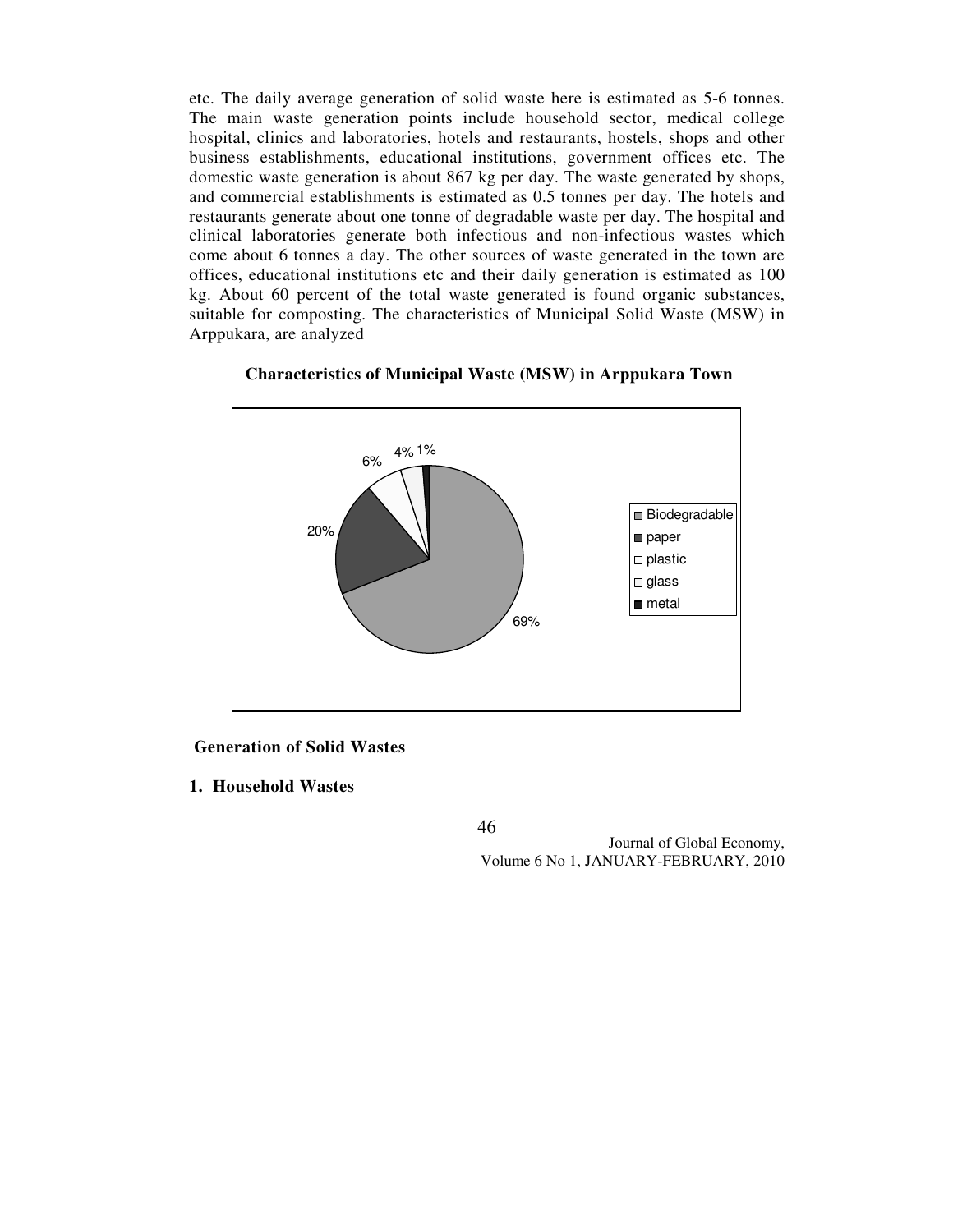The study area consists of a total number of 600 families, with an average of five members in each family. About 90 percent of the total area comes under residential area. The quantity and quality of wastes generated from households varies, according to income, food habits, age, life style, educational and occupational status. The average generation of waste from a household is found to be 0.289 kg per person per day. The total waste generated is estimated as about 867 kg per day. These include, vegetables, fruits wastes, left over food, fish and meat wastes, paper, plastics, metals, glass etc. From the survey what one can understand is that there is no conscious practice for the disposal of household waste. Most of the households-about eighty percent, simply throw any their waste outside their home premises, and only a small proportion is deposited in a pit. More than 20 percent of the households dispose of their wastes either by burning them in their own premises or consciously convert it into manure. Since most of the households here provide hostel facilities too, degradable wastes are most produced. It is estimated to a quantity of about 500 kg about 61 percent, a day. Most of the non-degradable items such as paper plastic, metals, glass etc are collected by the rag pickers and this comes about 40 percent of the total waste generated. The rag pickers sell these wastes to the wholesale waste collectors, who transport them mainly to Salem and Coimbatore in Tamil Nadu, for recycling. Others are merely thrown back yard and heaped here and there.

Some women are engaged in cover making activities, which is done by making use of the waste papers. They sell these covers to shops for 50 ps. each. In this way, they are making 25-50 covers a day. However any kind of residential association or neighborhood activities are not at all working in the area for a proper waste management programme. In short, the household wastes are not collected at present, they are treated by itself. Nearly half of the households do not have any arrangements for disposal of waste water, and those who have any drainage facility, are very small. Composition of Solid Waste generated from households is tabulated in the table 3.

| Types of waste generated | Percent by weight |  |
|--------------------------|-------------------|--|
| Kitchen by Refuse        | 69                |  |
| Paper                    |                   |  |
| Plastic, Batteries       |                   |  |
| Glass                    |                   |  |
| Metal                    |                   |  |

**Table 3. Composition of Solid Waste generated from House hold sector** 

47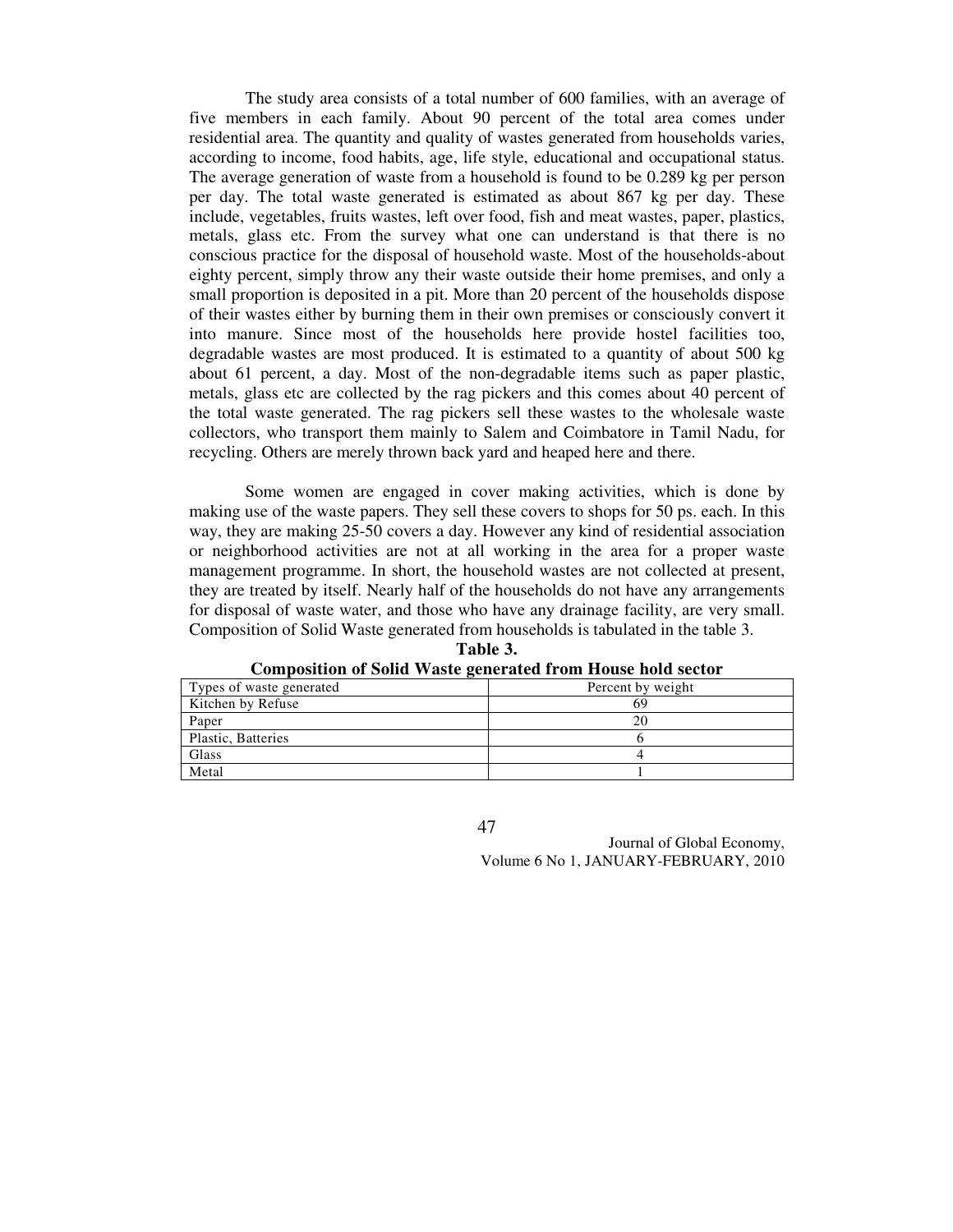

## The house hold waste disposal pattern of the town is represented in the following fig 4.2.2.

**Figure The solid waste disposal particle in the house hold sector** 

48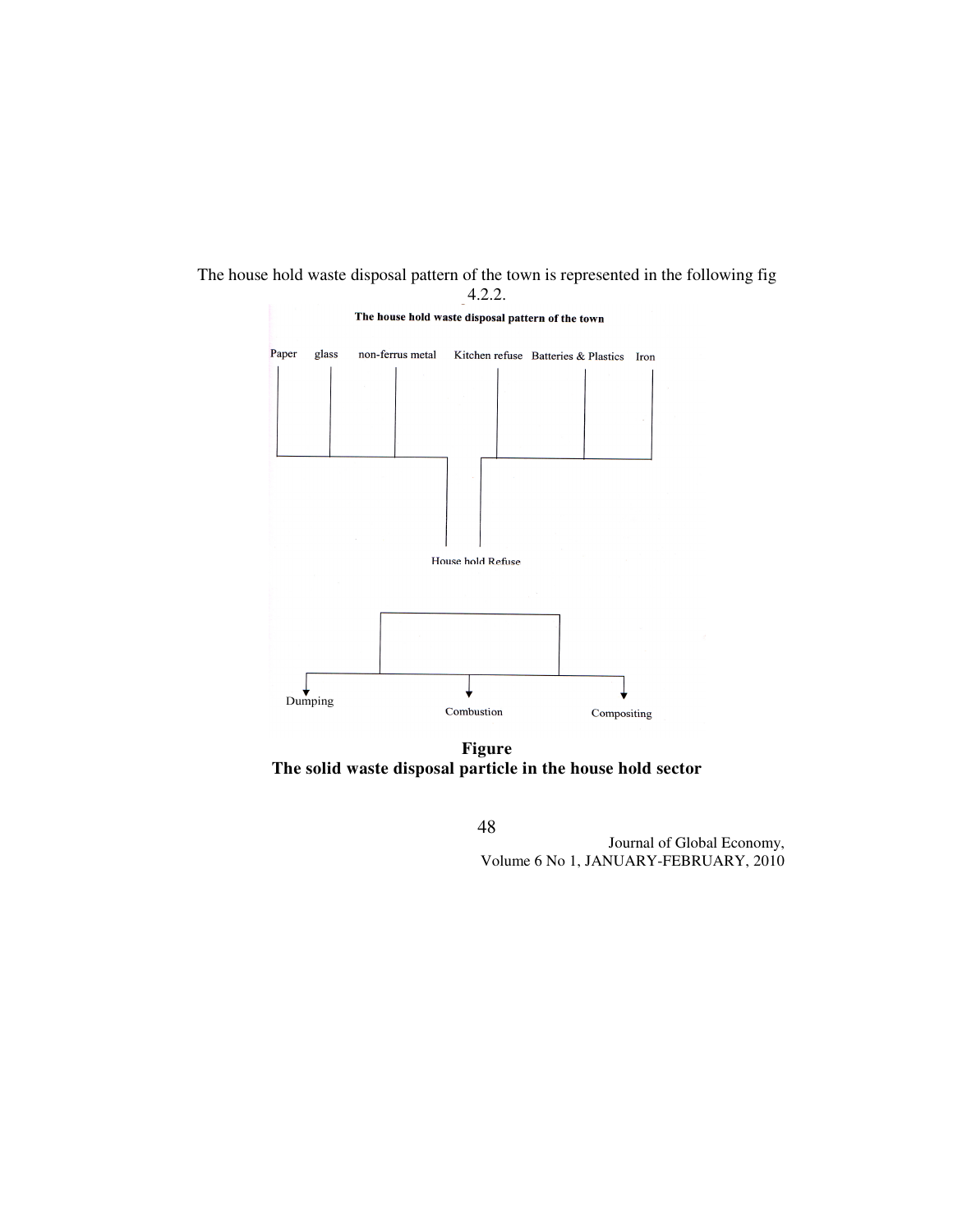

## **Shops and other commercial establishments**

Shops and other business establishments constitute a major share of the solid waste pollution in the town. More than seventy business establishments are spread over the town. All these commercial establishments together contribute a total quantity of 1.5 tone of solid waste per day in the town. The average waste generation per day is estimated as 19.69 kg.

Daily average generations of wastes by shops and other commercial establishments are given table number 4.

| <b>Table 4</b>                                                       |  |  |
|----------------------------------------------------------------------|--|--|
| The daily average generations of waste by shops and other commercial |  |  |
| establishments                                                       |  |  |

| Sl. No.       | <b>Shops/other business</b> | <b>Number of units</b> | Daily generation |
|---------------|-----------------------------|------------------------|------------------|
|               | units                       |                        | of waste         |
|               | <b>Medical Shops</b>        | 10                     | $12 \text{ kg}$  |
| $\mathcal{D}$ | Textiles                    | 3                      | $15 \text{ kg}$  |
| 3             | Opticals                    | 2                      | $18$ kg          |
|               | Fruit Shops                 | 5                      | $75$ kg          |
| 5             | Vegetable Shops             | 4                      | $50$ kg          |
| 6             | Lab & Clinics               | 8                      | $16$ kg          |
|               | Hostels & Lodge             | 13                     | $200$ kg         |
| 8             | Hotels & Restaurants        | 26                     | 1100 kg          |
| 9             | Bakery                      | 3                      | $15$ kg          |

49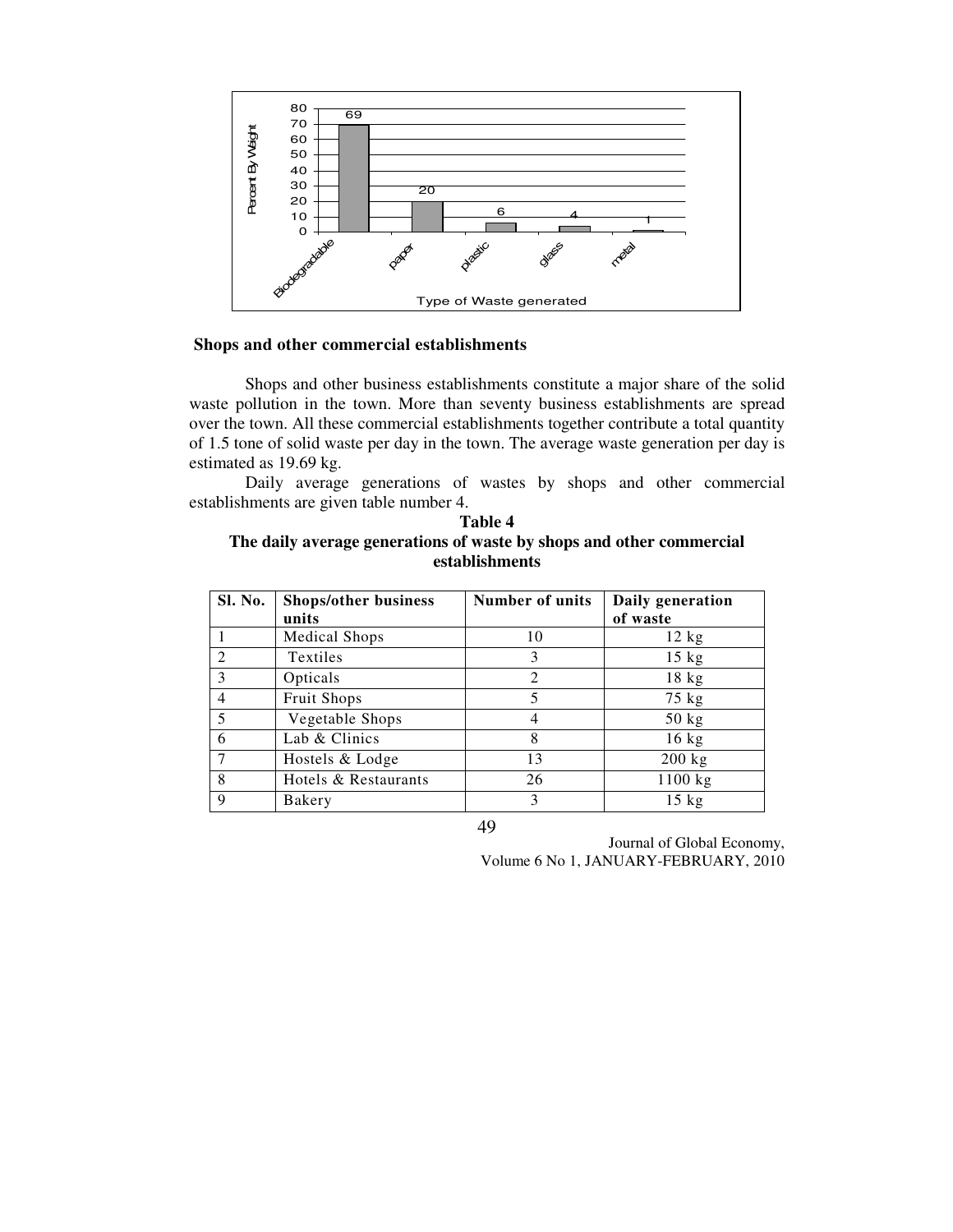| . .<br>. |  |  |
|----------|--|--|
|----------|--|--|

*Source: The Waste assessment survey* 

Medical shops, textiles shop, opticals etc. produce more of nondegradable waste. Vegetable and fruit shops, bakeries, hotels and restaurants, hostels etc produce more of degradable water. The clinics and labs generate some infections waste too into the main solid waste stream. There exists no mechanism for segregation of wastes generated. Bins are not provided for the disposal of wastes. Majority of the waste heaped on street sides at fixed points. The waste generators are generally indifferent to it's disposal and they usually throw it indiscriminately into the streets and on road sides.

Hotels and restaurants mostly generate bio-degradable wastes like left over food items, vegetables, fish, meat etc. There are about 26 hotels and restaurants in the area. The average waste generation per hotel and restaurant comes around 42.31 kg. per day. There fore total waste generated is about 1.2 tones per day. Most of the hotels and restaurants dump their waste on the streets or in nearby rivers, canals, ponds etc. Some other give these wastes to a piggery which is situated one kilometers away from the hotels. The waste water is generated from hotels, restaurants, etc by washing vessels, and other utensils, and from toilets. It is estimated that, a total of 2, 21, 200 liters of waste water is generated from these hotels, Lodges, hotels and medical laboratories per day.

#### **Other Sources**

The other sources of waste generation include, educational institutions, public offices, construction site, marriage halls, road sweeping etc. Total quantity of waste generated is estimated, around 1 tonnes per day. Waste generation from marriage halls is seasonal. Hawkers and rag pickers are found in all parts of the town. Mostly women are engaged for the collection of no degradable materials. Their sources come mainly from house holds, offices, public places and shop centres and also from the dumping place itself. The items they collect generally consists of paper, scrap materials, cans, plastics, glass, cloths, leather etc. The sorting of the collected waste materials is carried out either at the collection site or at some other convenient places. These collected materials sell to merchants.

The street vendors leave their wastes in the places where, they operate making the whole area unhygienic, besides blocking the sewage and drainage quite

50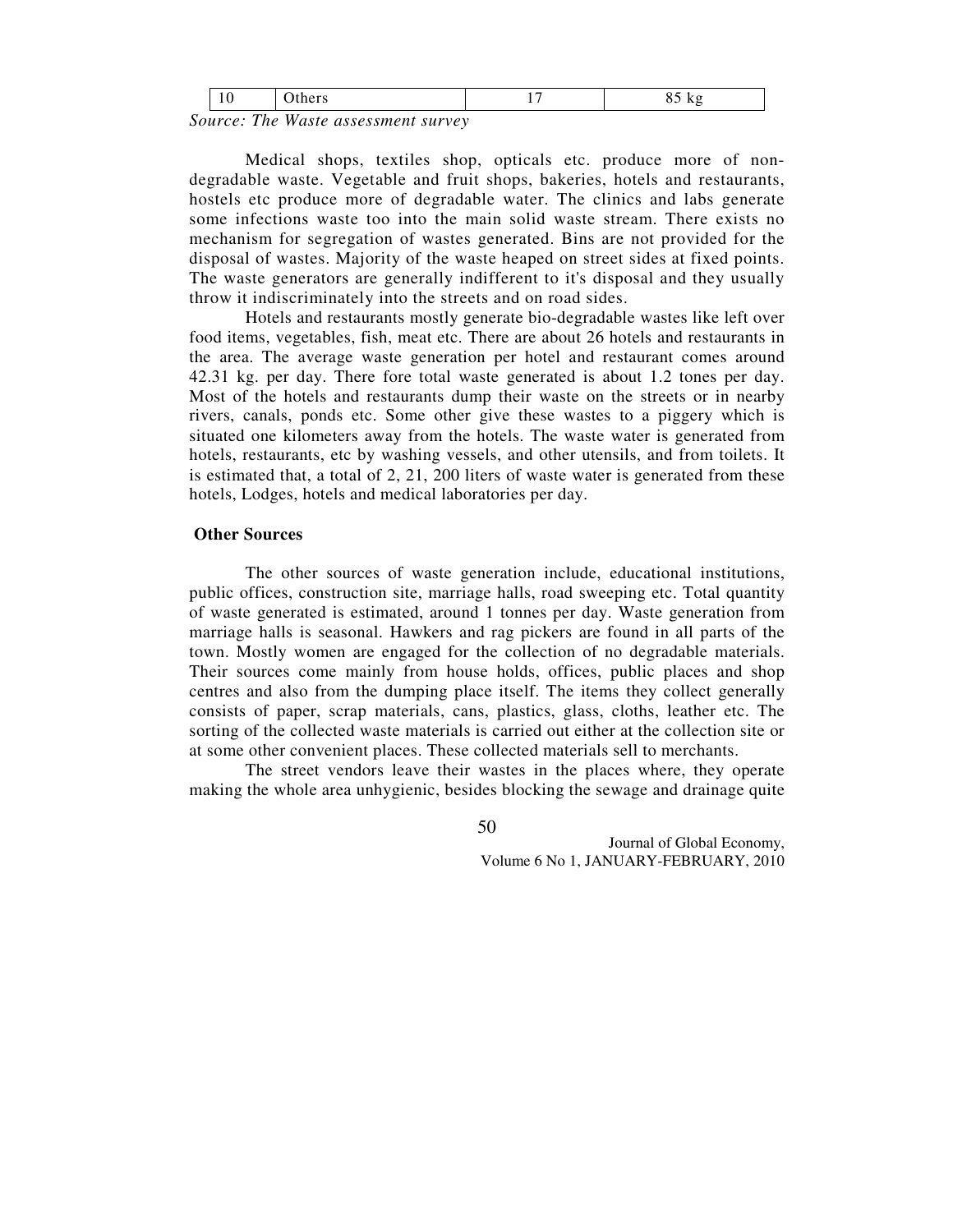often. Most of the house holds wastes are thrown indiscriminately into the street. The floating population converging on public places also throws the refuse here and there. There is no properly kept bin anywhere in such locations. The rag pickers and beggars often unload wastes from heaps for retrieving `edible' thing sand leave them dispersed, attracting dogs, birds and other scavengers around them.

#### **Collection and disposal of Solid Waste**

The Collection of Wastes is confined to an area of 2 sq.km. township. The Panchayat collects weekly from the point, where wastes are allowed to accumulate. It is a place behind the Panchayat bus stand and these wastes are from trade and community centres within the town. Domestic wastes are not collected at present. There is a sound road network in the collection zone. Binds are not provided anywhere in the town for on-site waste collection. Wastes are also heaped on road sides at fixed points and are burnt partially.

No plant has been established in the Panchayat, for the treatment of solid waste generated and collected. People residing in the town are reluctant to accept treatment plant in their locality. The traders in the town are generally indifferent to the programme. They believe that the collection and removal of waste is the responsibility of the Panchayat and they have nothing to do with it. The Hospital collects and disposes a part of the infectious waste by making their own arrangements.

For the collection and removal of solid wastes generated in the Panchayat, the Panchayat had its own cleaning activists. They worked, on a daily wage of Rs. 91. Because of these low wage rates, they were reluctant to do these activities and now the collection and removal of wastes is carried out on a contract basis. The Panchayat give tender to private agencies for its waste treatment programme. The practice of collection and disposal of Municipal Solid Waste (MSW) has been undertaken weekly. The expenditure incur by the Panchayat for its Solid Waste Management Programme ranges from Rs. 5,000 to Rs.10, 000 per month. The collection and removal of waste in the Panchayat is done manually and the work efficiency is very low-60 to 70 kg per person per week. The collection efficiency of the Panchayat is around 58.8 Percent. The main reasons for the low level of waste collection are inadequate capacity, the poor financial situation, of the Panchayat and lack of proper disposal site.

51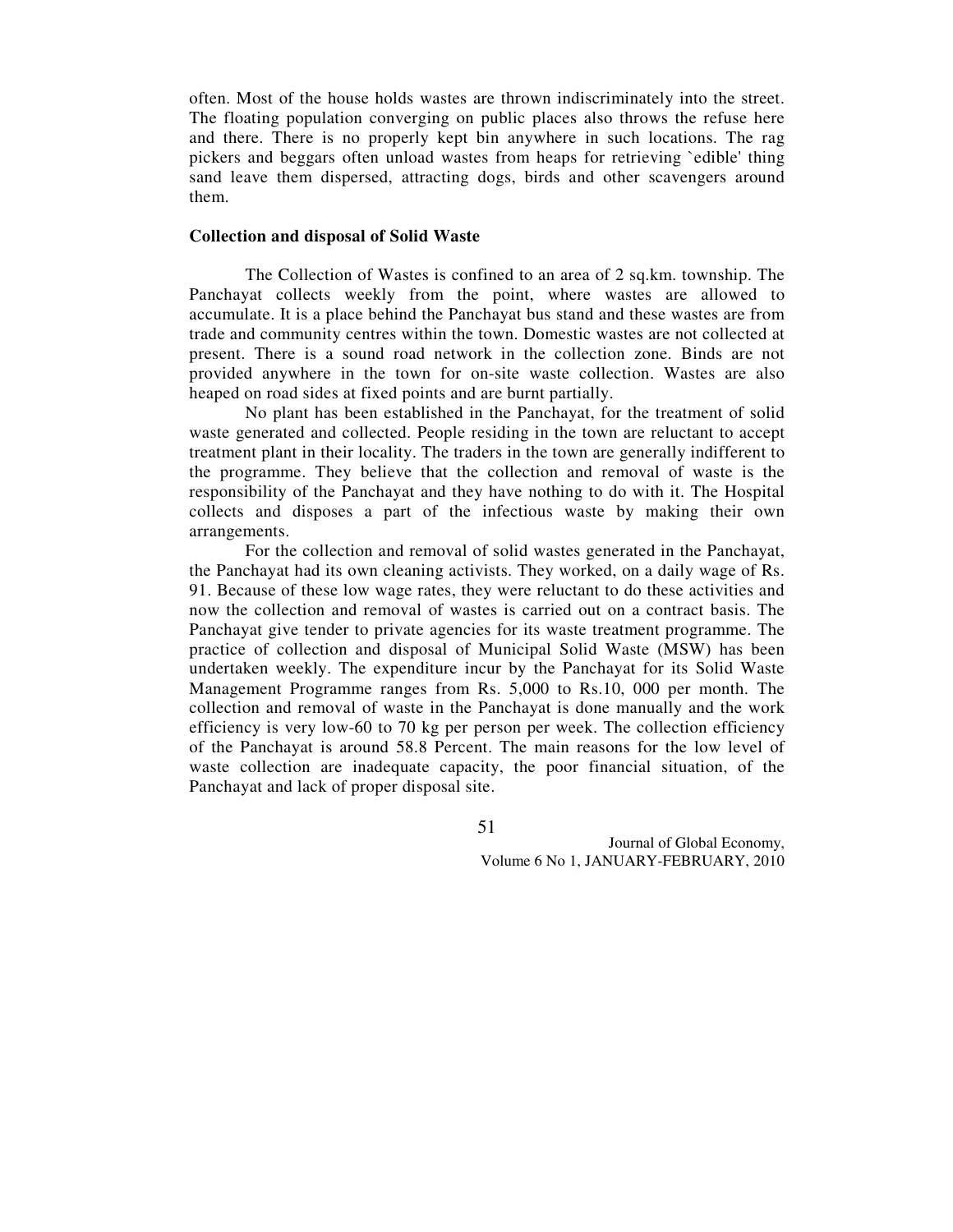There is no segregation of waste at points of generation is carried out due to lade of proper people's participation. Segregation of waste at source could be successful if properly implemented. The major potions of the wastes collected are non-biodegradable. Majority of the organic wastes is at present not collected properly. They are lying on the roadsides, especially on the side of lanes and byelanes.

The Panchayat has not fixed land fill site a it's own, for it's solid waste disposal. Actually, it is not directly taking part in the process of M.S.W Management. It gives tender to private agencies to collect and remove the wastes from various accumulation centres. They collect these wastes, and dump it into the river bank or in any other isolated areas in the neighbouring Panchayat during the night-between 11 p.m. and 4 a.m. earlier, the wastes removed to the residential areas within the limit of the Arppukara town. However, the local people who were severely affected by the environmental pollution, caused by the putrefied waste dumped just in front of their houses, formed a local action group and started an agitation against the dumping of wastes in the locality. At present the Panchayat is dumping the waste in a private land in Kumaranallor Panchayat. This is an abandoned paddy land and is more or less isolated. The site is located about 1.5 km far away from the centre of Arppukara town. This tendency of waste dumping in the neighbouring Panchayat often invites severe protest both from the part of concerned Panchayat and the local people.

Wastes are transported generally in open trucks. The sanitary workers transfer the waste from the road side into the vehicles manually. Each vehicle makes only one trip a day. The work consists of a total number of 3 men. Both organic and in organic wastes are dumped together into the dump yard. In this process sanitary aspects are seldom looked into.

The wastes are dumped in the open and these wastes accumulate into huge heap, provide room for rodents to multiply, lead to fly breeding and also foul smell, which cause severe environmental pollution. Also during rainy season, the seepage water start affecting the water quality of the wells in the nearby areas and these facts give rise to severe objection from the part of the local people. The people residing in the vicinity of the dumpsites are noncommittal.

The survey reveals that, all stake holders, show more or less a strong tendency of throwing waste carelessly in the open space. It also brought out their dissatisfaction with the existing collection system of waste in the Panchayat. Burning of wastes at source point is a tendency noticed in the survey, which needs to be curbed, especially in the case of plastics, the disposal of which still remains a

> Journal of Global Economy, Volume 6 No 1, JANUARY-FEBRUARY, 2010

52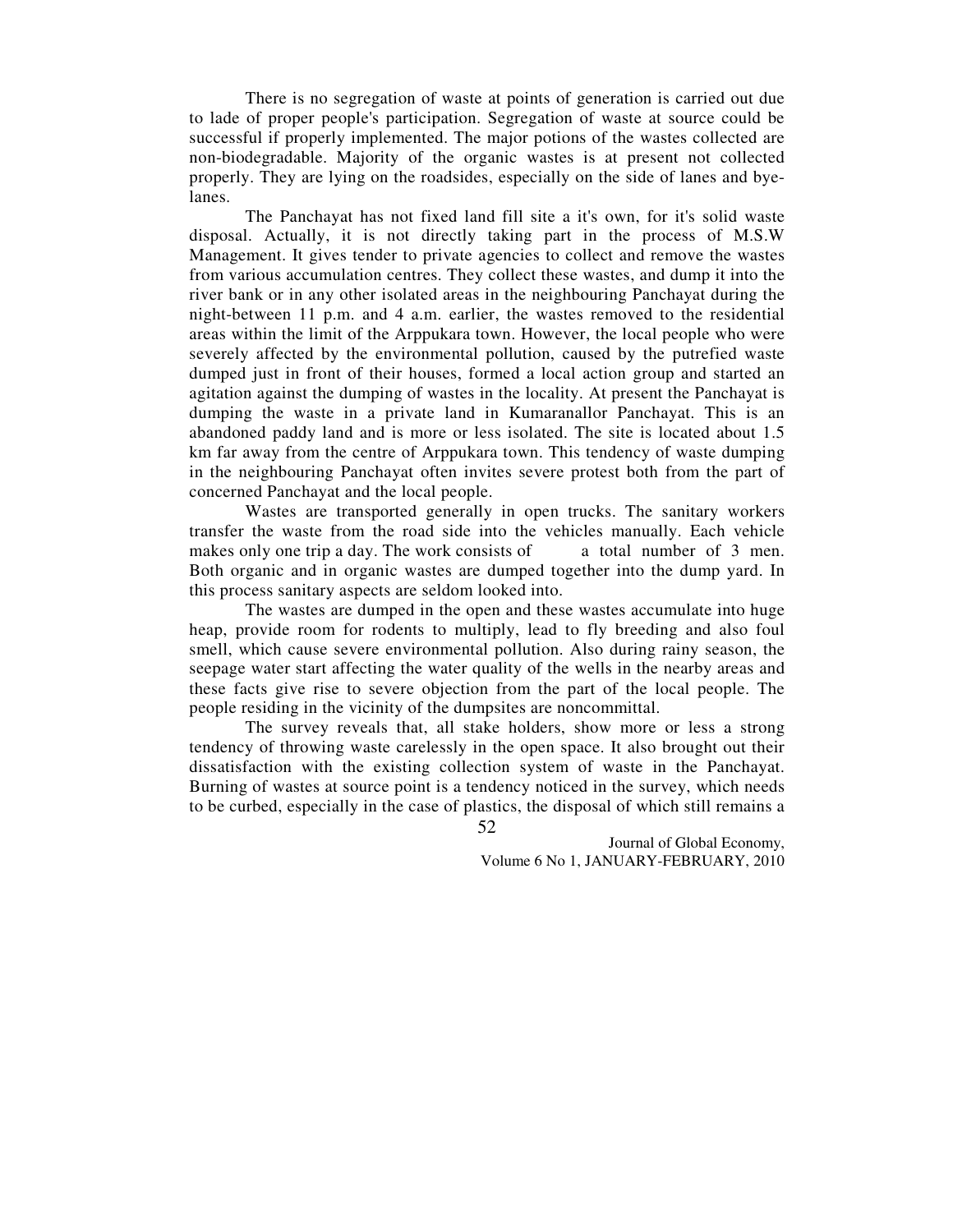difficult problem. Nevertheless almost everybody was unanimous in their opinion that the present system of waste management is quite inadequate and needs improvement.

In the wake of unprecedented incidence of `Viral Hepatitis', in the vicinity of Medical College hospital and in the district as a whole, the State Government recently announced a course of action to be implemented in a time-bound manner, to control the spread of the disease. As part of it, the Hon: Chief Minister of Kerala has sanctioned a Project of Municipal Solid Waste Management to be implemented in the Arppukara Panchayat in 2005. The design for the proposed project would be implemented soon. This has entrusted the president of the Panchayat, to find a suitable land fill site in the Panchayat for the safe disposal of it's waste. The proposed project will be implemented by the panchayat in associated with the district Pollution Control Board and the Clean Kerala Mission.

For the treatment of liquid waste generated from the various parts of the area, the government has also announced steps to establish a waste water treatment plant in the nearby Kumaranallor Panchayat, which is just about 1 km away from the centre of Arppukara town. The expenditure for the treatment plant will be shared by the three tired Panchayats, the Pollution Control board and the stake holders.

The proposed cost estimation of the Waste Water Treatment Plant is given as

| Total estimated cost | Rs. 35 lakhs |
|----------------------|--------------|
| For land acquisition | Rs. 6 lakhs  |

Out of the total expenditure, 60 Percent will be beard by the three tired Panchayats 20 Percent by the Pollution Control Board and the rest 20 Percent by he stake holders. Among the three tired Panchayats, the distinct Panchayat will provide Rs.5,00,000, 11 Block Panchayats will provide a total of Rs.5,50000, the 74 Grama Panchayats, Rs.8,88,000 and the 4 municipalities a total of Rs.2,00000. The per day expenditure of the plant is estimated as Rs.1405, and this amount will be beard by the various institutions in the vicinity.

 The total Expenditures incurred by the Panchayat, for its total sanitation and drainage activities during 2004 are given below.

### **Particulars Cost incurred**

| Control of epidemics     |    | Rs.1,07883 |  |
|--------------------------|----|------------|--|
| Anti-mosquito activities |    | Rs.60,000  |  |
| Cleaning activities      |    | Rs.74,200  |  |
| Sweeping                 |    | Rs.53400   |  |
|                          | 53 |            |  |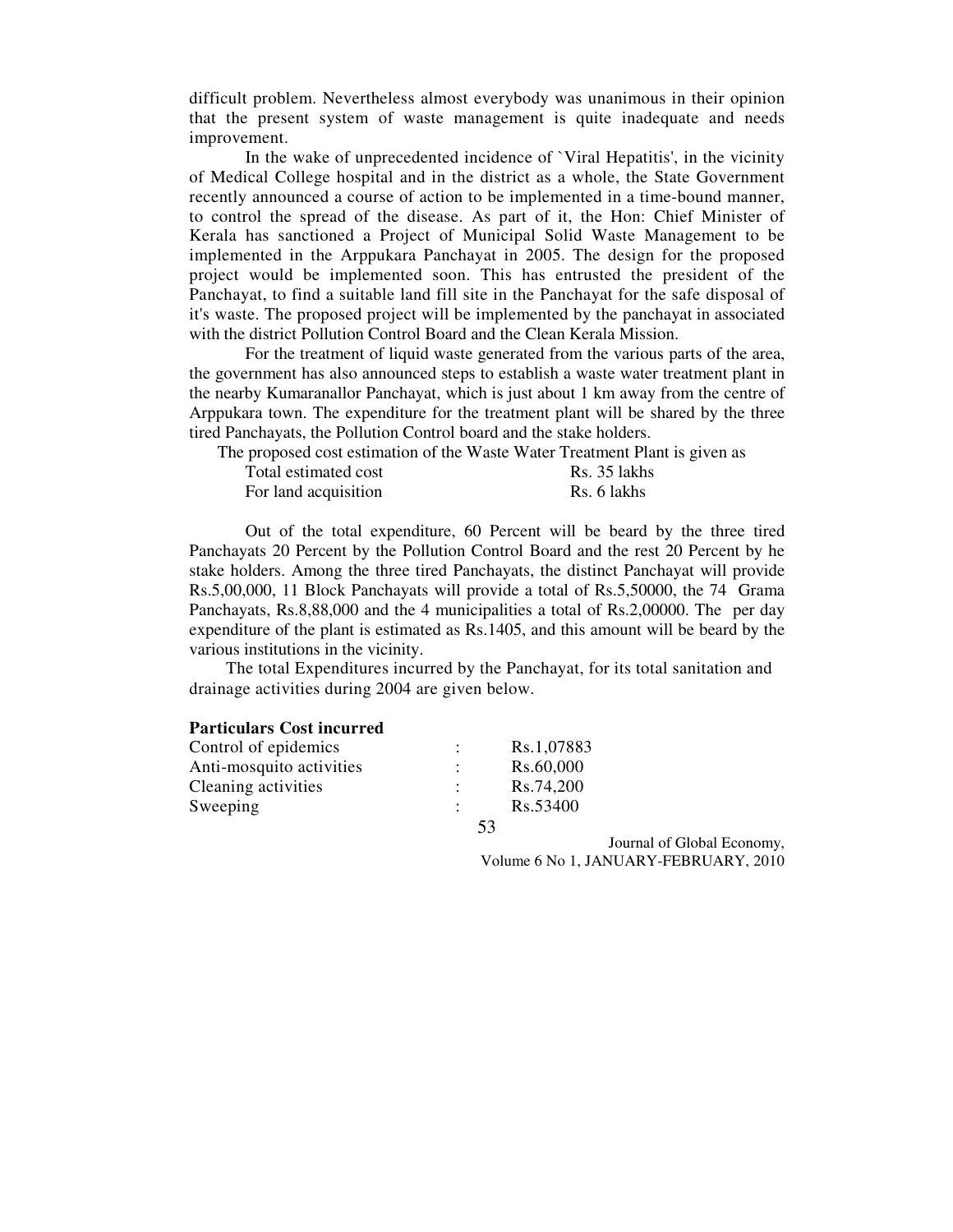| Solid Waste Management | Rs.1,60000 |
|------------------------|------------|
| Contingent             | Rs.4,65483 |

## **Medical Wastes**

As far as medical waste is concerned, Medical College hospital is the main source of generation. It generates large quantities of both solid and liquid wastes per day. This includes both infectious and non- infectious wastes. The total quantity comes around 6 tonnes per day.

The total quantity of waste generated in Kottayam Medical College is furnished in the Table 5.

#### **TABLE 5 THE TOTAL QUANTITY OF WASTE GENERATED IN KOTTAYAM MEDICAL COLLEGE**

| Kottayam medical college Category of hospital | Quantity per day |
|-----------------------------------------------|------------------|
| wastes                                        |                  |
| Clinical waste                                | $2616$ kg        |
| General waste                                 | 3000 k           |
| Plastic waste                                 | 558              |
| Radio-active waste                            | $1 \text{ kg}$   |
| Total                                         | 6175             |

*Source: District Pollution Control Board, Kottayaml 2003* 

#### **Categories of Hospital Waste**

 Hospital Waste is classified according to the Bio-medical w (Management and handling) rules 1998, into the following categories as show the table number 6.

| CATEGORIES OF HOSPITAL WASTE |                                                                |                                |  |
|------------------------------|----------------------------------------------------------------|--------------------------------|--|
| Opinion                      | <b>Waste Category</b>                                          | Treatment and disposal         |  |
| Category<br>No.l             | Human anatomical wastes (human<br>tissues, organs, body parts) | Incineration or deep<br>burial |  |
| Category                     | Animal Waste, including animal                                 | Incineration or deep           |  |
|                              |                                                                |                                |  |

 **TABLE 6 CATEGORIES OF HOSPITAL WASTE**

54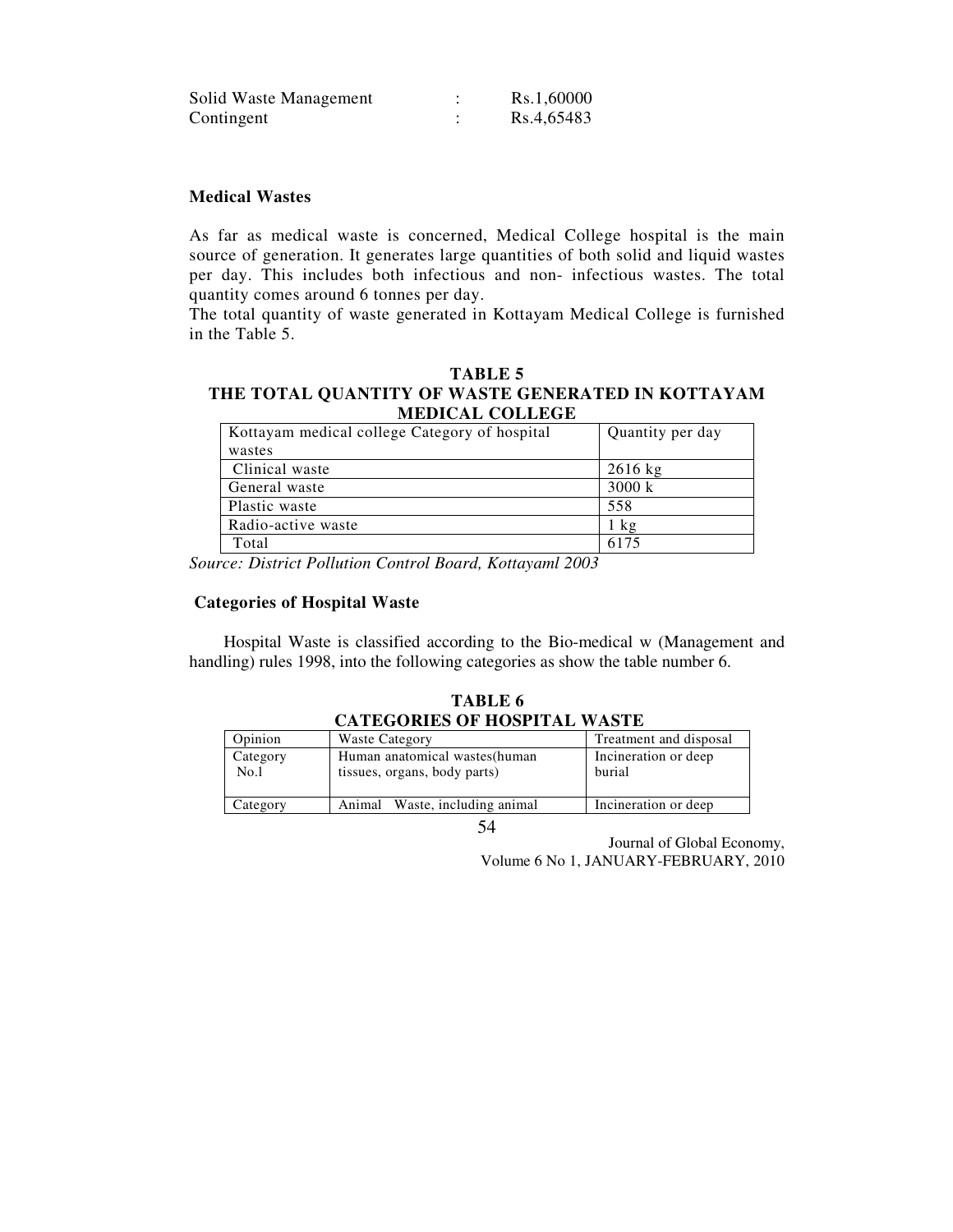| No.2              | incinerations or deep burial tissues,<br>organs, body parts, carcasses, parts,<br>fluid blood and experimental animals<br>used in research waste generated by<br>veterinary hospitals, colleges, discharge<br>from hospitals, animal houses etc                                                                                                                                                  | burial                                                                                                        |
|-------------------|--------------------------------------------------------------------------------------------------------------------------------------------------------------------------------------------------------------------------------------------------------------------------------------------------------------------------------------------------------------------------------------------------|---------------------------------------------------------------------------------------------------------------|
| Category<br>No. 3 | Micro biology and Biotechnology<br>waste<br>(Wastes from laboratory cultures stocks<br>or specimens of<br>Micro organisms, live or attenuated<br>vaccines, human, and animal cells,<br>culture used in research and infections<br>agents from research and industrial<br>laboratories,<br>wastes from<br>production of biological<br>toxins, dishes and devices used for<br>transfer of culture. | Local auto claving or<br>micro<br>Waving or incineration.                                                     |
| Category<br>No. 4 | Waste sharps<br>(Needles, syringes, scalpels, blades<br>glass etc. that may cause puncture and<br>cuts.<br><b>This</b><br>includes both used<br>and unused sharps.                                                                                                                                                                                                                               | Disinfection (chemical<br>treatment autoclaving,<br>microclaving,<br>microwaving and<br>mutilation shredding. |
| Category<br>No.5  | Discarded medicines and toxic drugs<br>(Waste comprising of<br>out-dated,<br>drugs disposal in secured land<br>contaminated and discarded medicines)                                                                                                                                                                                                                                             | Incineration or<br>destruction<br>drugs disposal in<br>secured land<br>fills.                                 |
| Category<br>No.6  | Items contaminated with blood and<br>body fluid, including cotton dressings,<br>soiled plaster casts, bedding, other<br>material contaminated with blood.                                                                                                                                                                                                                                        | Incineration@autoclavin<br>$\alpha$ r<br>microwaving                                                          |
| Category<br>No.7  | Solid waste (waste enerated from<br>disposable items, other than the waste<br>harps, such as tubins, (athters,<br>intravenous sets etc).                                                                                                                                                                                                                                                         | Disinfection<br>by<br>treatment@ autoclaving<br>or micro wavin and<br>multilation or<br>shredding.            |
| Category 8        | Liquid waste (Waste generated from<br>laboratory and washing, cleaning, house<br>keeping and disinfecting activities)                                                                                                                                                                                                                                                                            | Disinfection by<br>chemical treatment and<br>discharge in to drains.                                          |

55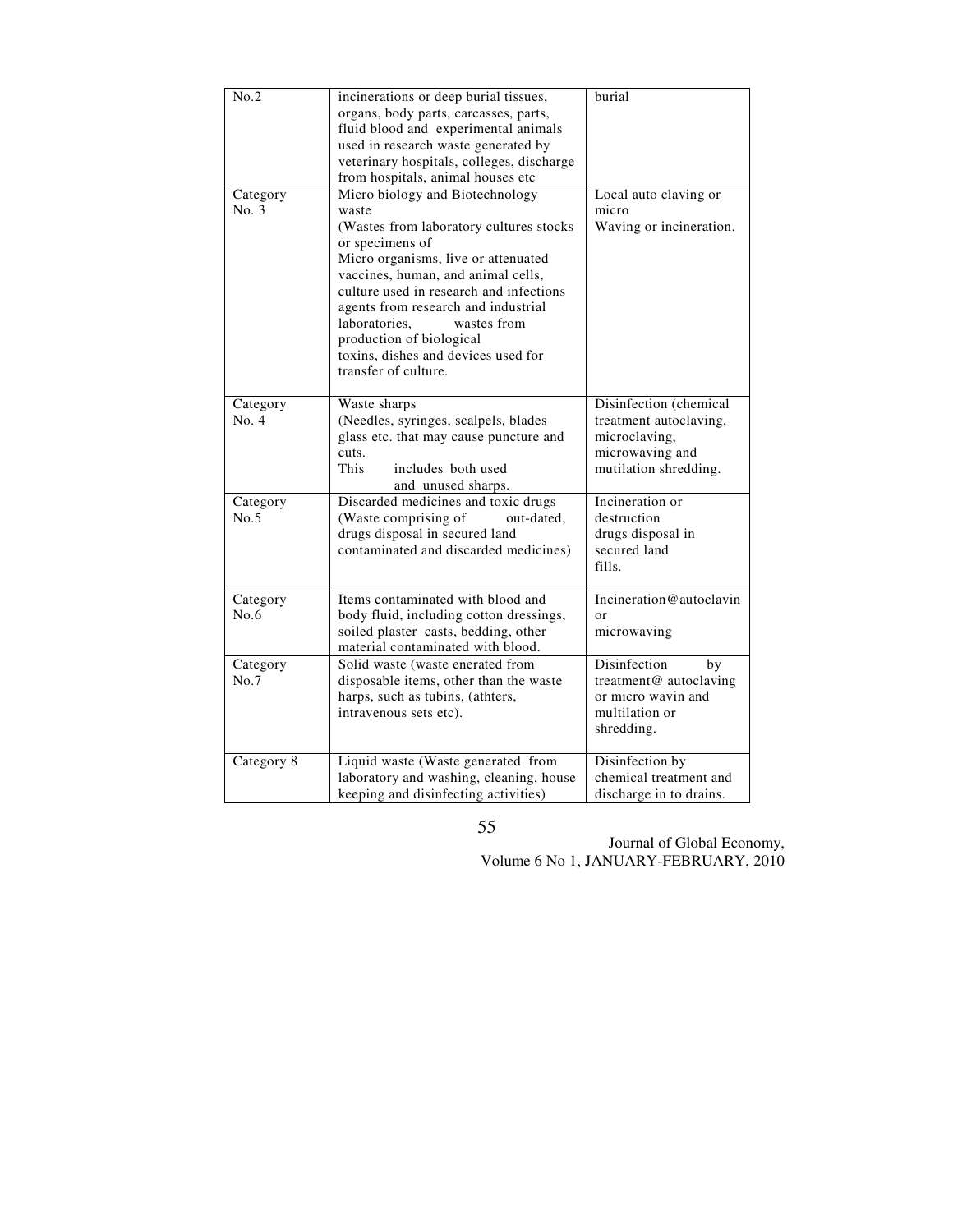| Category 9        | Incineration Ash (ash from incineration<br>of any Bio medical waste)                                                 | Disposal in municipal<br>land fill                                                                        |
|-------------------|----------------------------------------------------------------------------------------------------------------------|-----------------------------------------------------------------------------------------------------------|
| Category No<br>10 | Chemical waste (Chemical used in<br>production of Biological, chemicals<br>used in disinfection as insecticides etc. | Chemical treatment @<br>and discharge in to<br>drains for liquid and<br>secured land fills for<br>solids. |

Source: Gazette of India Management and Handling Rule 1998

Each type of hospital waste has different nature, and varying levels of risks attached to it. Rule 4 of the Bio-medical waste (Management and handling) rules 1998, says that, it shall be the duty of every occupier of an institution generating bio medical waste which includes a hospital, nursing home, clinic, dispensary, veterinary institution, animal house, pathological laboratory, blood bank, by whatever name called to take all steps to ensure that such wastes are handled without any adverse effects to human health and the environment.

## **Components of Health Care Waste**

The following figure shows the various components of health care waste in developing countries.

**Fig. 3 Various components of health care waste in developing countries**



*Source: WHO Publication Medical Waste in Developing Countries 2002* 

56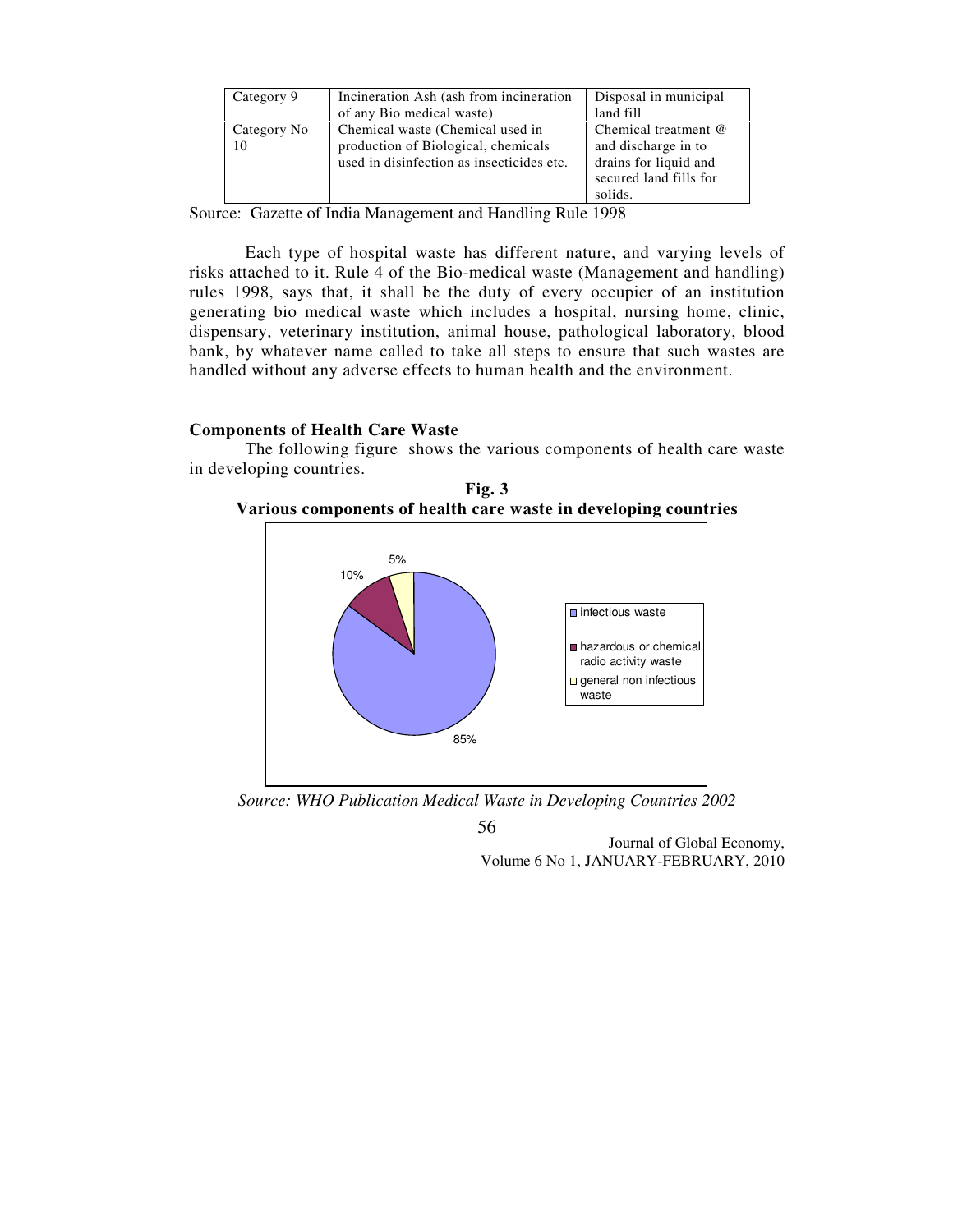The hospital wastes can't make any kind of recycling units, because, these elements are disease bearing. So it will be used for burning. For the burning, what is needed is the furnaces. So hospitals, including government and private hospitals, construct furnaces, and on account of the disease borne urban solid waste. The furnace having it's standard size that is to keep it's potential while considering it's size. Now the central government passed separate policies regarding the case of hospitals. The item mainly concentrated on the construction of furnaces. Government of India's environment ministry passed the policy regarding the disposal of wastes. Their studies cited that the extra materials after use from hospitals create both environmental and human problems. They introduced four policies and they published it.

The solid and liquid wastes from hospitals act as a burden to the environment. So, on this basis, the government took necessary steps in August 2002. The first among the 4 are the medical waste management and handling rules of 1998 and their amendment of 2000, has made effective in 2002. This order was published in August 2002. It is difficult to adopt such order in Kerala because the hospitals are now not well equipped for adopting the suggestions.

According to the Qualified Medical Practician Association, there are private and government hospitals covering 72000 beds and 38,000 beds respectively. And the number of hospitals is likely to be 3800 and 1740 respectively. They produce 450 litre of liquid waste and 570 kgms of solid waste per person daily. So one can think how much the total amount per day is. For it's proper disposal, it will take about 11 to 15 lakhs investment. They argued that, it is not at all economical for them, to follow such policies. For this the government sector hospitals alone need 85 crores of rupees. The private sector hospitals now need about 190 crores of rupees.

In the case of Kerala, it is difficult to follow such policies because of it's huge cost. Now it is difficult to construct the furnaces and other infrastructures due to the density of population inside and outside the Hospital.

Medical College Hospital generates a total quantity of 6175 kg of solid waste and 5,62001itres of liquid waste per day. The bio medical waste generation is estimated as 1105 kg per day. General waste produced comes more than 4 tonnes per day, among which garbage production alone constitutes, 2.5 to 3 tones per day in effect.

#### **Number of beds:**

| <b>Effective bed Strength</b> |    | 2200 |
|-------------------------------|----|------|
| Capacity                      |    |      |
| In patients                   |    | 1450 |
|                               | 57 |      |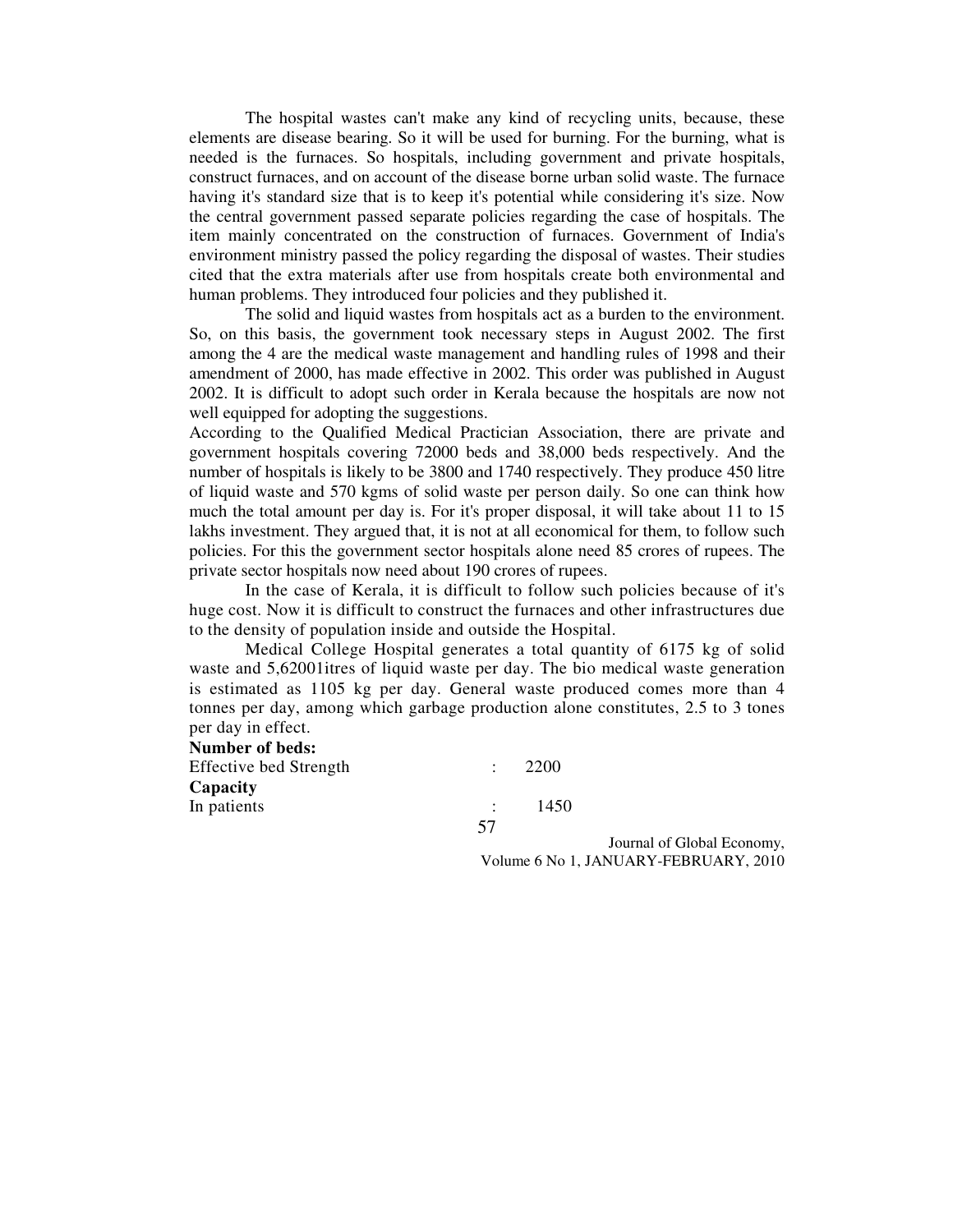Out patients : 2000

The bio medical generation is at the rate of 0.2 kg per day per bed, in the case of inpatients and it is at the rate of 0.15 kg per day per person in the case of out patients. Thus, the average bio medical generation is estimated as 700 kg per day per bed for inpatients, and it is 405 kg per day per person, for out patients. The category and quantity of medical waste generated from Kottayam Medical College is given in table number 7.

#### TABLE 7

#### THE CATEGORY AND QUANTITY OF MEDICAL WASTE GENERATED FROM KOTTAYAM MEDICAL COLLEGE

| Sl. No | Category No. | Kinds of Waste           | Quantity per       | Percent |
|--------|--------------|--------------------------|--------------------|---------|
|        |              |                          | day                |         |
|        |              | Human anatomical waste   | 115.5 kg           | 7.7     |
| 2      | Ш            | Micro biology waste      | $15 \text{ kg}$    | 1       |
| 3      | IV           | Sharp instruments        | $307.5 \text{ kg}$ | 20.5    |
| 4      | V            | Discarded medicines      | $214.5 \text{ kg}$ | 14.3    |
| 5      | VI           | Soiled Waste             | $300 \text{ kg}$   | 20      |
| 6      | VII          | Solid Waste              | 558 kg             | 5       |
|        | VIII         | Liquid waste in patients | 5,0000 litre       | 36.5    |
|        |              | out patients             | 35001 itre         |         |
|        |              |                          | 2700 litre         |         |
|        |              | Bio medical waste        | $1105$ kg          |         |
|        |              | generation               | $700 \text{ kg}$   |         |
|        |              | in patients out patients | $405$ kg           |         |
|        |              |                          |                    |         |

*Source: District Pollution Control Board kottayam 2003.* 

58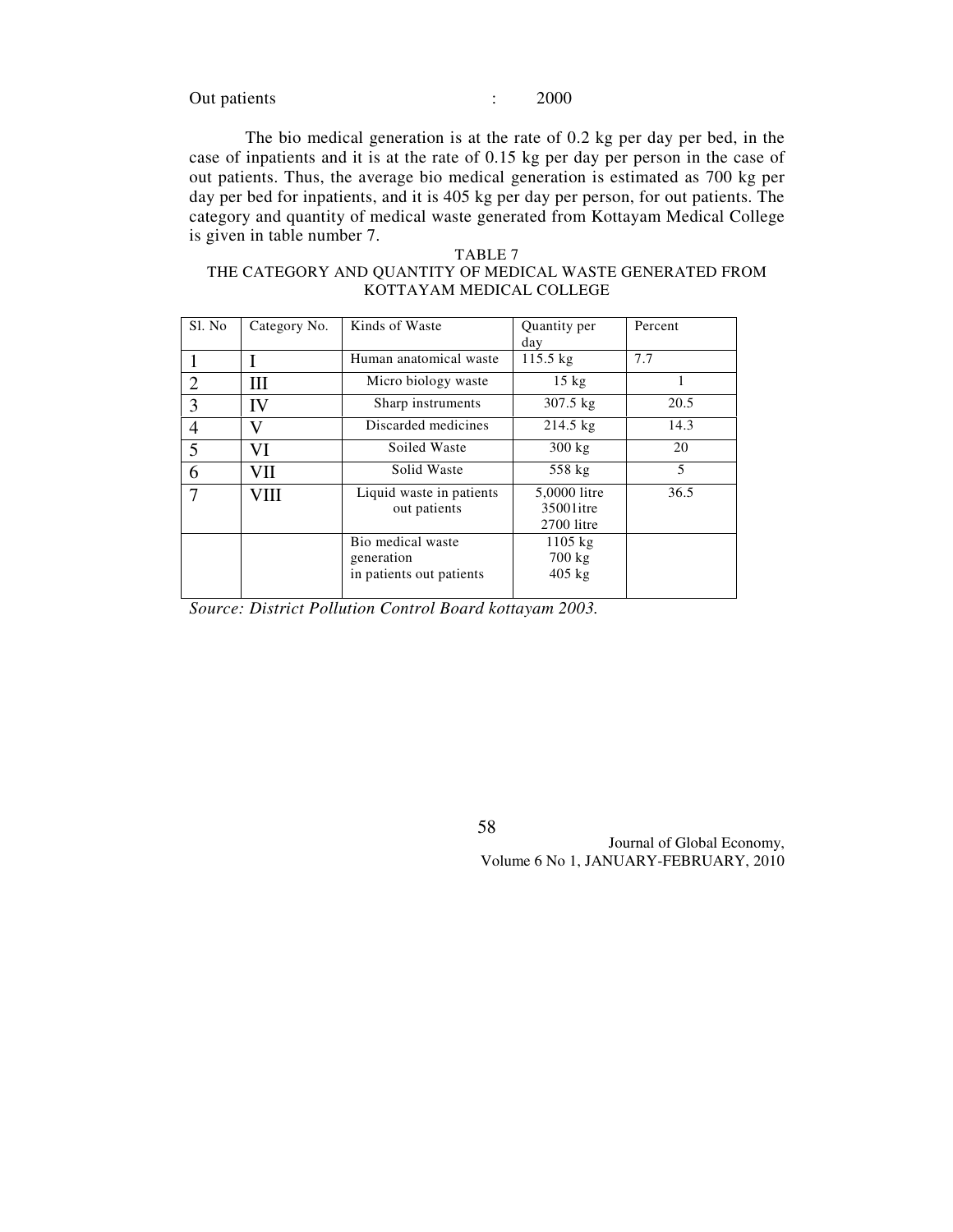The clinics and medical laboratories produce large quantity of infectious liquid waste, which is flowing through the drain and finally joins the river in the Panchayat area. This causes serious pollution problems in the vicinity. It is estimated that the clinics and laboratories demand a total quantity of 14,000 litres of water per day out of which 11,200 litres of water is discarded as waste water per day.

These medical wastes along with the mainstream solid wastes, causes serious environmental and health damages to the people living in the vicinity. The Panchayat is now facing a grave pollution problem, as the sewage generated in the Kottayam Medical College area is flowing through drain and finally joints the river in the Panchayat area. This causes, severe pollution and creates suffocation to the nearby residents due to it's foul smell. Local people were affected by diseases, due to the absence of hygiene especially lack of proper drainage or treatment system. The outbreak of a viral hepatitis on the premises of Kottayam government medical college is the immediate social cost of the waste pollution in the Panchayat.

Even if the problem of waste pollution is a crucial one, neither, the hospital authorities not the Panchayat is taking sound measures for, it's proper management. The hospital authorities are indifferent to the waste management programme and they seemed reluctant to respond to this crucial problem. The attitude of the Panchayat is that, the collection and disposal of the wastes is the responsibility of the hospital, and they have nothing to say about it. However, the majority of the solid wastes produced from the hospital, including both biomedical and general wastes are treated within the boundaries of the hospital itself.

For collection of Solid Wastes, Polythene bags are put in each ward of the hospital. These polythene covers are of Rose, Green and Yellow colours. The patients are supposed to dispose their wastes, after sorting them as food waste in one bag, paper, and plastic, etc in another bag and sharp materials in the third one. Biomedical wastes are collected separately. However the disposal of these wastes is a pitiable one. All the general wastes from the patients and biomedical waste from the hospital including, the wastes from operation theatre and labour room, are brought in an autoriksha to an open place nearby the hospital and dump all these together there and then cover it by soil. This usual practice of removal of waste causes severe pollution and it's foul smell creates suffocation to the nearby residents. These dumping places attract dogs, birds and other residues in the nearby wells and pollute the water too.

**Conclusion:** 

59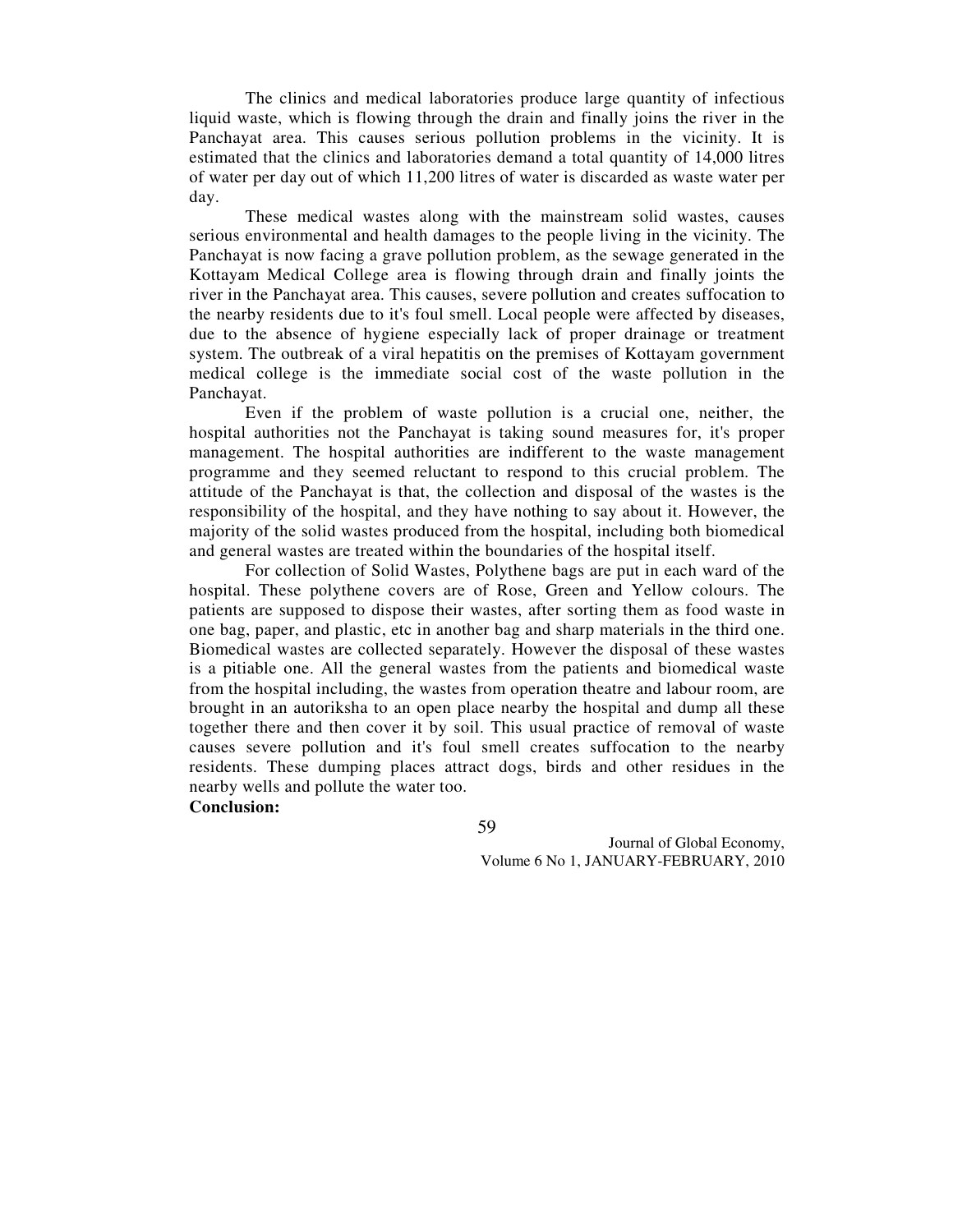Even though the Medical College hospital is getting the status of `Centre of Excellence' it's waste management programmes are still in a primitive condition. It is an alarming fact that, there is a single treatment plant operating at present for it's waste disposal problem. The sewage treatment plant at the Medical College Hospital has not been working for the past nine years and the sewage waste had been allowed to flow into the open fields in the back on the campus. In September 2004, an incinerator costing Rs.27 lakhs was established for the management of it's solid biomedical wastes. The incinerator needed large volume of diesel, for it's operation, and the daily expenditure was Rs.1,00,000. As it is unaffordable, for the hospital, the incinerator is not working at present. The hospital development committee is spending huge amount of money on account of repairing the drainage blocks. The work of a proposed project of solid waste management in association with Nirmal 2000 and National Sanitation Mission is also in progress, and the cost of the proposed project is estimated to be around Rs.30 lakhs. For the treatment of the liquid wastes, the sewage plant is proposed to reestablish and the government has allowed Rs.45 lakhs for this purpose.

#### **References:**

#### **Books**

- 1. Algore, *Earth in the balance; Forging a New Common Purpose* New Delhi; Viva Books Pvt Ltd; 1993.
- 2. Andrews Gerald D, Pallatheric. M. Subramaniam, *Emerging technologies in plastic recycling;* New Delhi, Ashish Publishing House, 1992.
- 3. Brarrow, C.J. *Environment Management Principles and Practices;* London, 1997.
- 4. Baumol William J and Wallace E. Oates: *Economics, Environmental Policy and quality of Life;* Prentice Hall Inc Engle wood Cliffs (1977j.
- 5. Biswas D.K. Chakrabarti. S.P, and Akolkal A.B. *collection, transportation and disposal of Municipal Solid Waste in Delhi (India)-A Case Study in Solid Waste Managenzent*  by Velna I, Grover, B.K. Guha, William Hogland, Stuart G. Mc Rae (eds) Oxford and IBH Publishing Co Pvt. Ltd New Delhi (2000) p. 13 5-144.
- 6. Chhatwal, G.I; *Encyclopaedia of Environmental Waste Pollution; Vol 1* Delhi, Anmol Publications (1997).
- 7. Dewan J.M. and K.N. Sudarshan, Solid *Waste Management* New Delhi, Discovery Publishing House (1996).
- *8.* Elgar, Edward, *current issues in Ecological Ecnomics (2002).*
- 9. Hosetti B.B. and Kumar.A, *Enviornmental Impact Assessment and Management;* New Delhi, Daya Publishing House (1998).
- 10. Karpugam.M, *Environmental Ecnomics.;* A text Book Sterling Publishers Pvt Ltd (1991) pp. 63-70.

60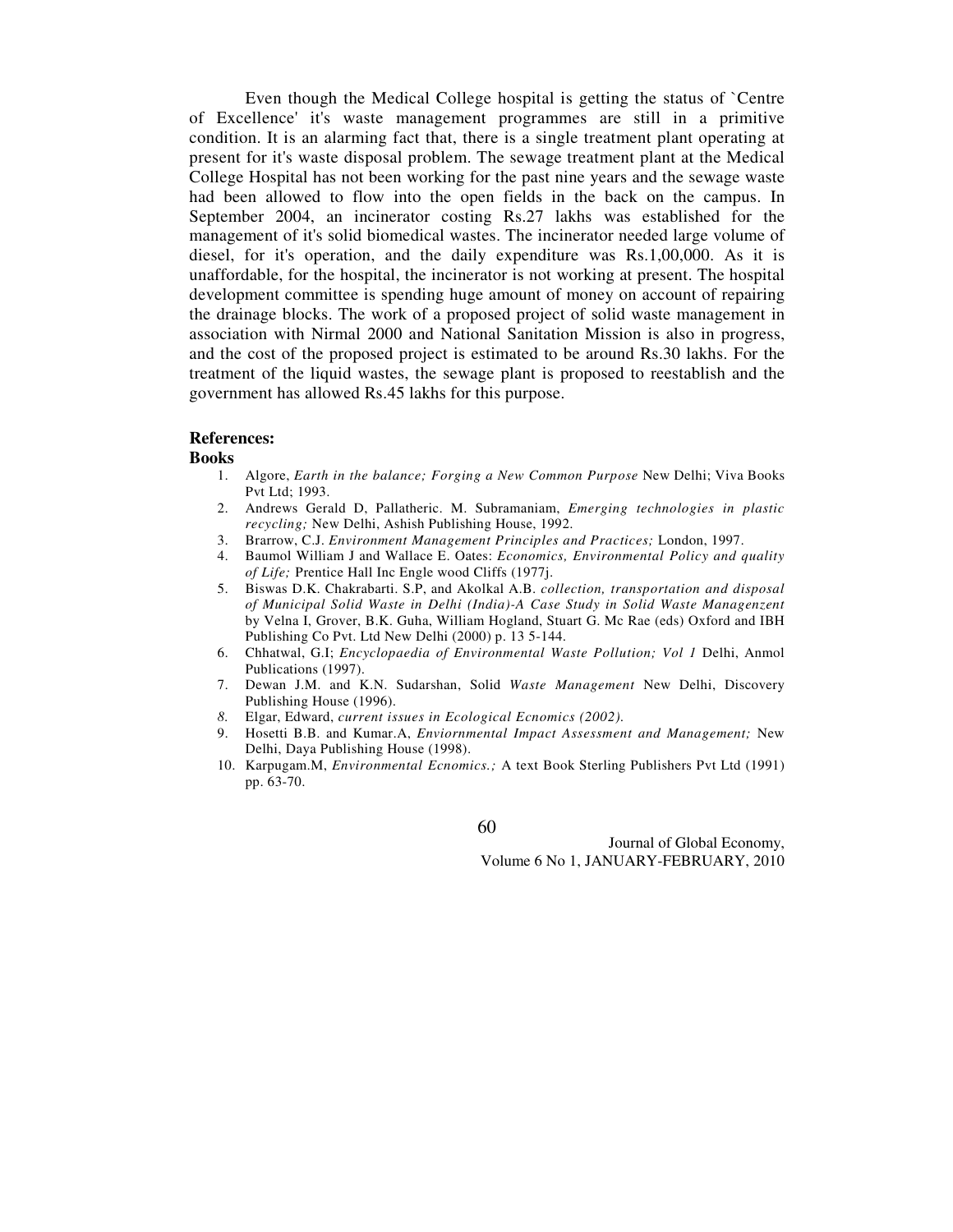- *11.* Khan, Rashid M; *Conversion and Civilization of Waste Materials;* New Delhi, Daya Publishing House (1996).
- 12. Khanna, Sunil and Mohan Krishna; *Wealth from Waste;* New Delhi, Tata Energy Research Institute (1995).
- 13. Kneese A.V, *Economics and Environment;* Penguin Harmound Worth, London, (1981) p. 10-47.
- 14. Kolstad, Charles D, *Environmental Economics;* Oxford University Press New York (2003) p.p.68.
- 15. Kumar. R, *Environmental Pollution and Health Hazards in India;* New Delhi, Ashish Publishing House, (1987).
- 16. Lodha, S.L. and Mahendra Lodha, *Economics of environment;* R B S A Publishers Jaipur (1991).
- 17. Mani, Dinesh and G. Misra, *Pollution through Solid Waste;* New Delhi, Ashish Publishing House (1993).
- 18. Misra. S.G. and D. Prasad, *Environmental Pollution; Solid Waste;* Delhi, Venus Publishing House (1992).
- 19. Murthis S. *Economic Growth and Environment;* R.B.S.A Publishers, Jaipur (1998).
- 20. Neal. A. Homer and J.R. Schubel; *Solid Waste Management and the Environment;* Delhi, Prentice Hall (1987).
- 21. Patel, S.K and R.C Talat *Economic Growth Urbanisation and Environment;* Delhi; Day a Publishing House (1996).
- 22. Rao K Anantarama; *Vision 21 <sup>s</sup>t century*; Vidya Publishing House; Manglore; India (2001), pp.34.
- 23. Rao, N.P. *Global strategies of clean Environment, Safe Earth, Disaster Management, sustainable Development and Quantity Life;* Atlantic Publishers, New Delhi (1998).
- *24.* Sapru. R.K., *Environmental Management in India;* Ashish publishing House New Delhi. (1987).
- 25. Shukla, S.K. and P.R. Srivastava, *Waste Management and Control;* New Delhi, Common Wealth Publishers; (1992).
- 26. Shukla Vibhooti; *Urban Development and Regional Policy in India An Economic Analysis;*  Bombay, Himalaya Publishing House (1988).
- 27. Siebert, Horst, *Economics of the Environment, Theory and Policy; 6*<sup>t</sup> *"* edn, Springer, New York (1998).
- 28. Sinha.K. Raj; *Environmental Crisis and Humans at Risk;* Shree Publishers, Jaiput (1997).
- 29. Sushil, Jalan, R.K and Srivastava. V.K, *the management of Municipal Solid Waste using flexible systems Approach;* (1994).
- 30. White R and Whiteny; "Cities and the Environment; An overview" in R E Stern et al (eds) *Sustainable Cities; Urbanisation and the Environment in International Perspectives*  westwise Press Boulder, (1992),P.P 23-24
- 31. Babu Ambatt: *Solid Waste Management: preparation of an action plan, and establishment of Environmental information system for Thiruvananthapuram City,* Centre for Development Studies; Discussion Paper; Thiruvananthapuram, No.25 KRPLLD- Nov. 2000. pp.l l.
- 32. William.J.Baumol/Wallace E. Oates, *Economics, Environmental Policy, And the Quality ofLife* (1979) Prentice-Hall, U.S.A. pp. 32-33.

61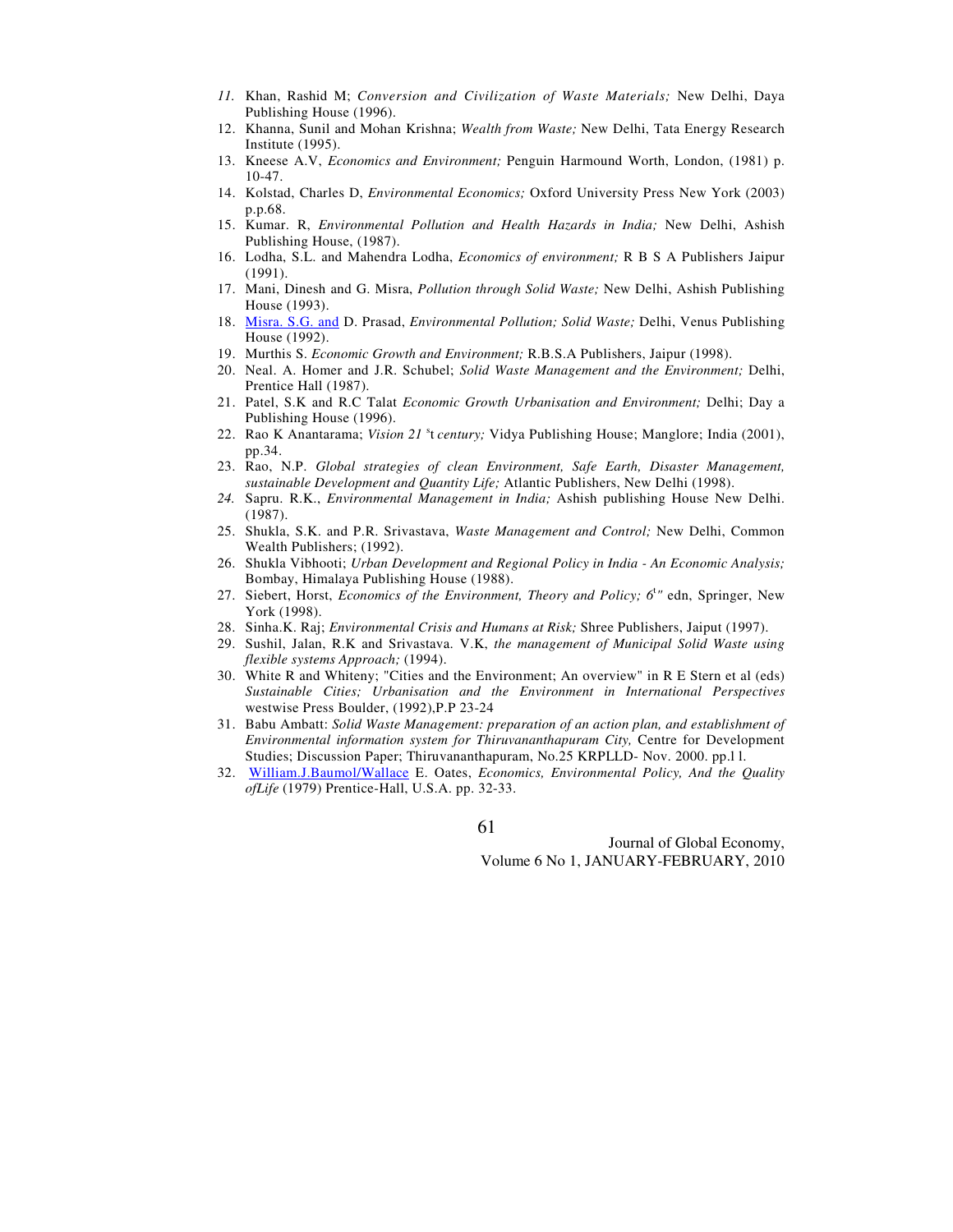- 33. S.K.Shukla, P.R. Srivastava, *Waste Management and Control,* New Delhi, Commonwealth publishers, 1992, pp146.
- 34. 4 S.G.Misra and D. Prasad, *Environmental Pollution,* Delhi; Venus Publications, 1992.
- 35. J.M.Diwan and K.N.Sudarshan, *Solid Waste Management;* New Delhi; Discovery Publications House, 1996.
- 36. Dinesh Mani and S.G. Misra, *Pollution through Solid Waste;* New Delhi, Ashish Publishing House, 1993.
- 37. G.R, Chhatwal, *Encyclopaedia of Environmental Waste Pollution; vol. 1* Delhi, Anmol Publications 1997.
- 38. B.B. Hosetti and A Kumar, *Environmental Impact Assessment and Management* New Delhi; Daya Publishing House, 1998.
- 39. Homer. A Neal, J.R. Schubel, *Solid Waste Management and the Environment* Delhi, Prentice Hall, 1987.
- 40. N.P. Rao, *Global Strategies of Clean Environment, Safe Earth, disaster Management, sustainable development and Quality life,* New Delhi, Atlantic Publishing and Distributions, 1998.
- 41. S.K. Sukla, P.R. Srivastava, *Waste Management and Control,* ,op.cit.1992.
- 42. Babu Ambatt op.cit (2000)

## **Articles from Journals and News Papers**

- 1. Biju, M.R, *South Asian Journal of socio political students; vol. 1* 2001.
- 2. Connett Ellen and Paul, *the Ecologist;* vol. 24, No: l, Jan: 1994.
- 3. Ghose, D.K. *Yojana; Vol.* 46, October 2002.
- 4. Jain, Ramesh Kumar, *Indian Journal of Environmental Protection; Vol. 19,* No: 12, 1999.
- 5. Jha, V.G, "Environmental issues and SAARC"; *Ecnomic and Political Weekly;* Apr. 24 P.D. 1666-1671.
- 6. Kala J.C, and Khan R.R. *Yojana;* Jan. 1994.
- *7.* Kundu, Amitabh, Basanta K Pradhan and A. Subramanian: "Dichotomy or Continuum: Analysis of Impact of Urban Centres on their Periphery"; *Economic and Political Weekly;*  December 14, pp. 5039-46.
- 8. Rao, K. Jeevan M.V. and Shandaram, *Indian Journal of Environmental Protection;*  Vo1.16 No. 5 May 1996.
- 9. "Doctors on the warpath over spread of hepatitis"; Malayala Manorama, January 14, 2005.
- 10. "Government to announce steps to control viral hepatitis which still prevalent in Kottayam"; The Hindu, January 22, 2005.
- 11. "Solid Waste Management Programme in Arppukara Panchayat"; *Mangalam News Paper,*  December 23 2004.
- 12. "Solid Waste Pollution in Arppukara"; Mathrubhumi Newspaper, December 13, 2004.

#### **Reports**

- 1. *Arppukara Panchayat Development Report* 2003.
- 2. Furedy.C *Solid Wastes in the Waste Economy; Socio- Cultural Aspects,* Paper presented at the workshop on the waste economy (1994) NISTF August 22-25, P.P 3
- 3. *Gazette of India;* "Management and Handling Rules" (1998).

62